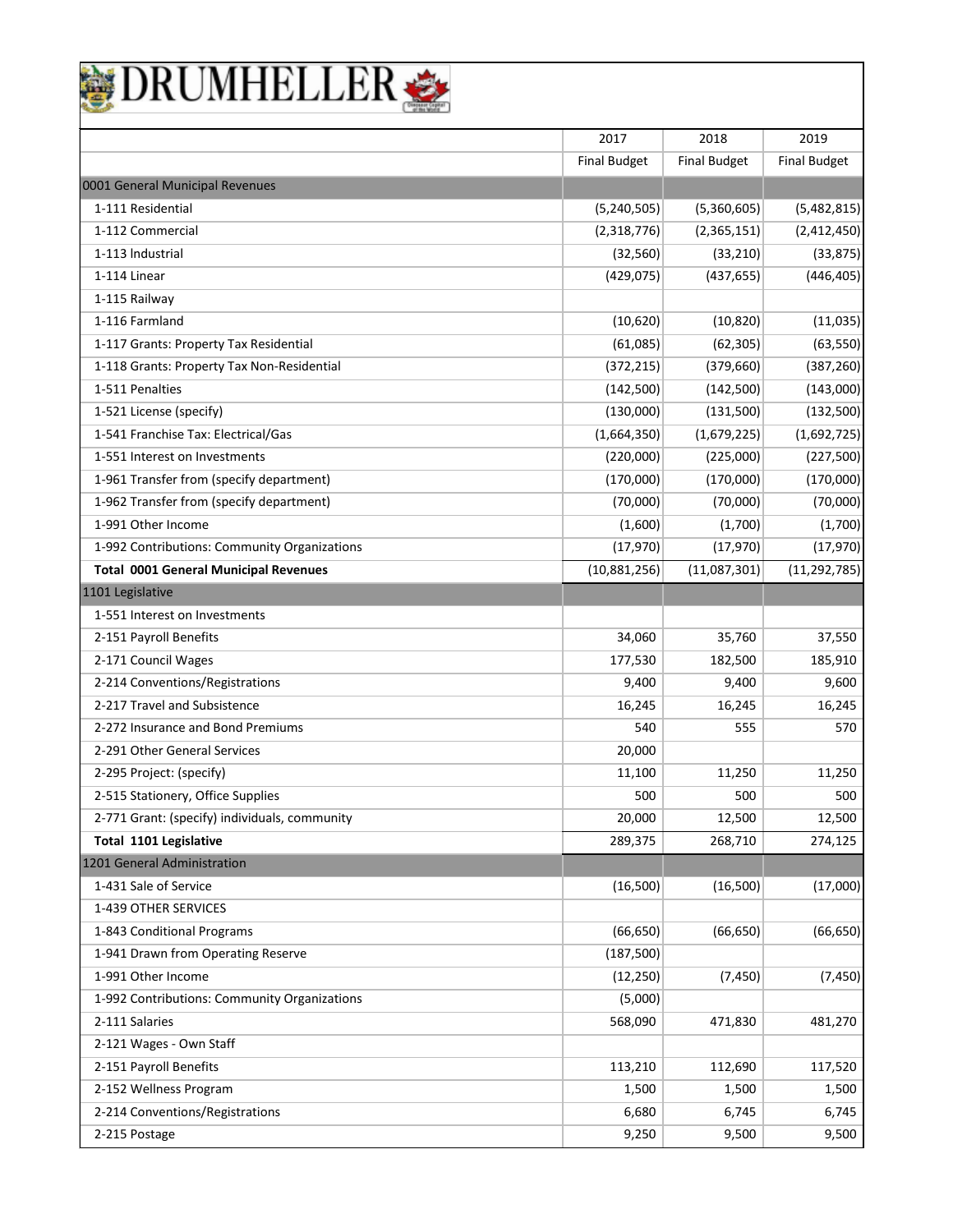|                                           | 2017                | 2018                | 2019                |
|-------------------------------------------|---------------------|---------------------|---------------------|
|                                           | <b>Final Budget</b> | <b>Final Budget</b> | <b>Final Budget</b> |
| 2-216 Telephone                           | 20,350              | 20,630              | 20,910              |
| 2-217 Travel and Subsistence              | 9,335               | 9,375               | 9,475               |
| 2-218 Meeting Expense                     | 6,600               | 6,750               | 6,750               |
| 2-221 Advertising and Promotion           | 34,800              | 30,100              | 30,725              |
| 2-222 Municipal Membership Fees           | 20,455              | 20,720              | 20,720              |
| 2-223 Printing and Binding                | 13,800              | 14,075              | 14,075              |
| 2-231 Accounting and Audit                | 27,000              | 27,500              | 28,000              |
| 2-232 Assessors                           | 112,525             | 114,925             | 114,925             |
| 2-234 Education                           | 5,500               | 6,000               | 6,000               |
| 2-237 Legal and Collection                | 27,300              | 30,000              | 30,000              |
| 2-238 Medical                             | 4,500               | 4,500               | 4,500               |
| 2-239 Other Professional                  | 32,200              | 26,700              | 27,200              |
| 2-252 Repairs: Equipment                  | 2,100               | 2,150               | 2,150               |
| 2-262 Rental/Lease: Equipment/Furnishings | 5,580               | 5,610               | 5,610               |
| 2-272 Insurance and Bond Premiums         | 4,270               | 4,405               | 4,540               |
| 2-291 Other General Services              | 14,040              | 14,295              | 14,370              |
| 2-295 Project: (specify)                  | 15,000              | 15,000              | 15,000              |
| 2-515 Stationery, Office Supplies         | 25,500              | 26,000              | 26,000              |
| 2-519 Other General Supplies              | 2,100               | 2,200               | 2,200               |
| 2-761 Contributed to Capital Reserves     |                     |                     |                     |
| 2-812 Penalties, Interest, Overdraft      | 11,200              | 11,350              | 11,500              |
| 2-813 POS - Over/Short                    |                     |                     |                     |
| 2-911 Rebates                             | 13,200              | 13,350              | 13,550              |
| 2-912 Discounts                           | 12,000              | 12,000              | 12,250              |
| 2-926 Uncollectable Accounts              |                     |                     |                     |
| 2-930 Amortization Expense                | 175,000             | 175,000             | 175,000             |
| 2-961 Transfer to (specify department)    | 5,000               | 5,000               | 5,000               |
| 2-993 Loss on Disposal of Asset           |                     |                     |                     |
| <b>Total 1201 General Administration</b>  | 1,010,185           | 1,109,300           | 1,125,885           |
| 1202 Town Hall                            |                     |                     |                     |
| 2-111 Salaries                            | 13,840              | 14,260              | 14,550              |
| 2-121 Wages - Own Staff                   |                     |                     |                     |
| 2-151 Payroll Benefits                    | 3,610               | 3,590               | 3,770               |
| 2-152 Wellness Program                    | 75                  | 75                  | 75                  |
| 2-216 Telephone                           | 2,500               | 2,550               | 2,600               |
| 2-241 Janitorial Services                 | 34,850              | 36,330              | 36,330              |
| 2-251 Repairs: Buildings                  | 10,200              | 10,700              | 10,700              |
| 2-252 Repairs: Equipment                  | 1,850               | 2,100               | 4,100               |
| 2-253 Repairs: Other                      | 4,100               | 4,150               | 4,150               |
| 2-272 Insurance and Bond Premiums         | 5,385               | 5,550               | 5,720               |
| 2-291 Other General Services              | 9,325               | 9,655               | 10,735              |
| 2-511 Safety Materials, Clothing & Shoes  | 500                 | 525                 | 525                 |
| 2-518 Janitorial Supplies                 | 875                 | 900                 | 925                 |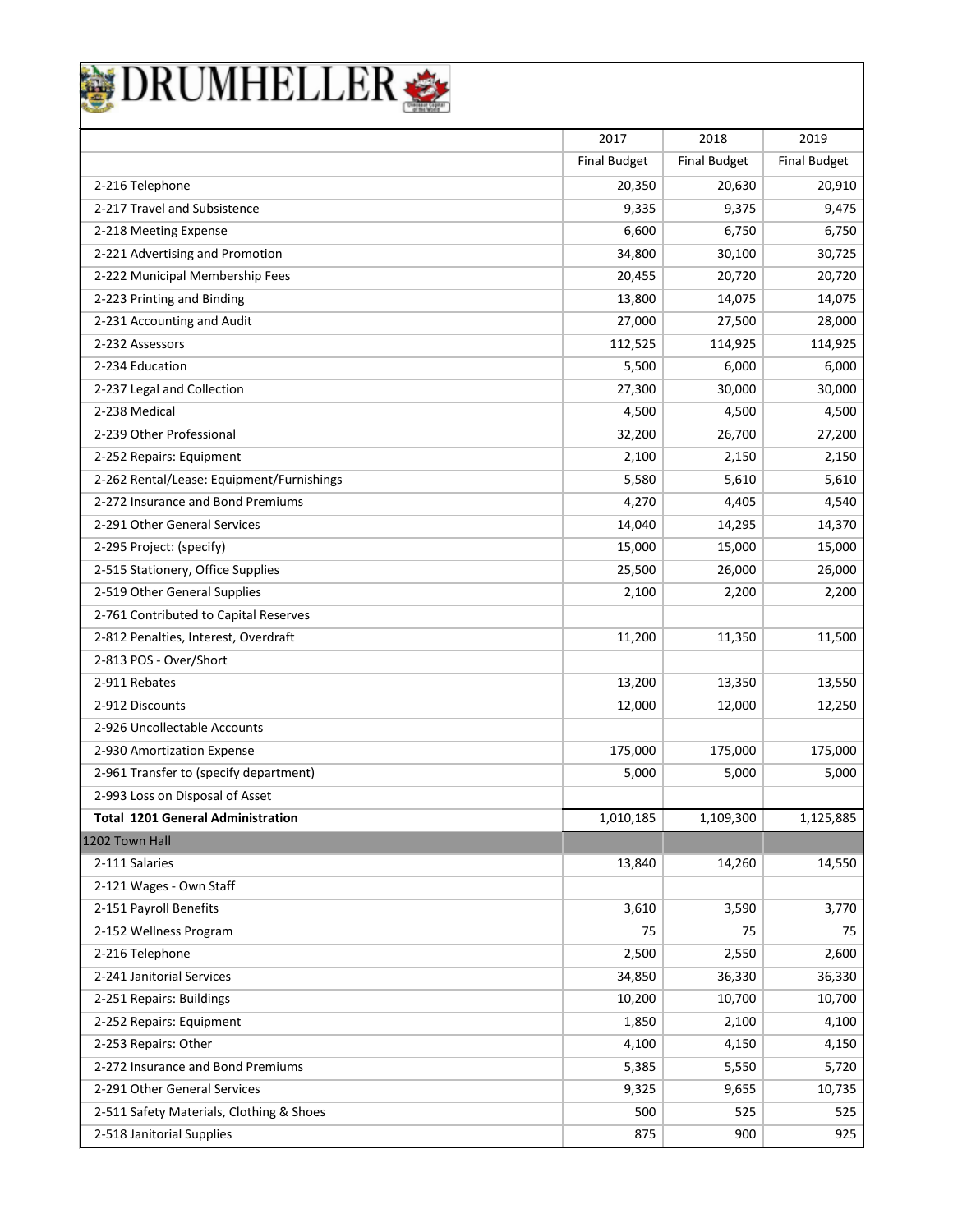|                                                       |                             | 2018                |                             |
|-------------------------------------------------------|-----------------------------|---------------------|-----------------------------|
|                                                       | 2017<br><b>Final Budget</b> | <b>Final Budget</b> | 2019<br><b>Final Budget</b> |
|                                                       |                             |                     |                             |
| 2-519 Other General Supplies<br>2-521 Fuel Oil Grease | 1,000                       | 1,000               | 1,000                       |
| 2-531 Chemicals and Salts                             | 1,800                       | 1,850               | 1,900                       |
|                                                       | 1,500                       | 1,525               | 1,550                       |
| 2-541 Utilities: Electricity<br>2-542 Utilities: Gas  | 27,352                      | 30,770              | 31,170                      |
| 2-543 Utilities: Water and Sewer                      | 7,390                       | 13,990              | 14,140                      |
| <b>Total 1202 Town Hall</b>                           | 1,400                       | 1,470               | 1,545                       |
| 1203 Computer Services                                | 127,552                     | 140,990             | 145,485                     |
| 1-451 Custom Work                                     | (4,220)                     | (4, 220)            | (4,220)                     |
| 1-942 Drawn from Capital Reserve                      |                             |                     |                             |
| 1-961 Transfer from (specify department)              | (1,200)                     | (1,200)             | (1,200)                     |
| 1-963 Transfer from (specify department)              | (8,000)                     | (8,000)             | (8,000)                     |
| 1-964 Transfer from (specify department)              | (8,000)                     | (8,000)             | (8,000)                     |
| 2-216 Telephone                                       |                             |                     |                             |
| 2-226 Internet                                        | 31,900                      | 32,510              | 32,510                      |
| 2-227 Software and Upgrades                           | 79,900                      | 78,650              | 79,990                      |
| 2-234 Education                                       | 7,500                       | 7,500               | 7,500                       |
| 2-252 Repairs: Equipment                              | 10,975                      | 11,150              | 11,250                      |
| 2-255 Repairs: Capital Reinvestment Program           |                             |                     |                             |
| 2-275 Software Support/Upgrades                       | 132,400                     | 133,930             | 135,430                     |
| 2-291 Other General Services                          |                             |                     |                             |
| 2-514 Program Materials                               |                             |                     |                             |
| 2-515 Stationery, Office Supplies                     | 2,500                       | 2,600               | 2,600                       |
| 2-519 Other General Supplies                          | 19,200                      | 11,900              | 11,900                      |
| <b>Total 1203 Computer Services</b>                   | 262,955                     | 256,820             | 259,760                     |
| 2101 Police Services                                  |                             |                     |                             |
| 1-432 Sale of Information                             | (11, 150)                   | (11, 300)           | (11, 300)                   |
| 1-451 Custom Work                                     |                             |                     |                             |
| 1-521 License (specify)                               | (2,000)                     | (2, 250)            | (2,500)                     |
| 1-531 Fines: Own                                      | (126, 750)                  | (127,000)           | (129,000)                   |
| 1-843 Conditional Programs                            | (364, 232)                  | (364, 232)          | (364, 232)                  |
| 1-961 Transfer from (specify department)              | (5,000)                     | (5,000)             | (5,000)                     |
| 1-962 Transfer from (specify department)              | (6,000)                     | (6,000)             | (6,000)                     |
| 1-963 Transfer from (specify department)              | (17,000)                    | (17,000)            | (17,000)                    |
| 1-964 Transfer from (specify department)              | (1,200)                     | (1,200)             | (1,200)                     |
| 1-965 Transfer from (specify department)              | (800)                       | (800)               | (800)                       |
| 1-966 Transfer from (specify department)              | (4,000)                     | (4,000)             | (4,000)                     |
| 1-991 Other Income                                    |                             |                     |                             |
| 2-111 Salaries                                        | 289,580                     | 311,770             | 317,740                     |
| 2-121 Wages - Own Staff                               |                             |                     |                             |
| 2-151 Payroll Benefits                                | 70,070                      | 70,640              | 74,140                      |
| 2-152 Wellness Program                                | 1,000                       | 1,000               | 1,000                       |
| 2-212 Communication System                            | 75                          | 75                  | 75                          |

ן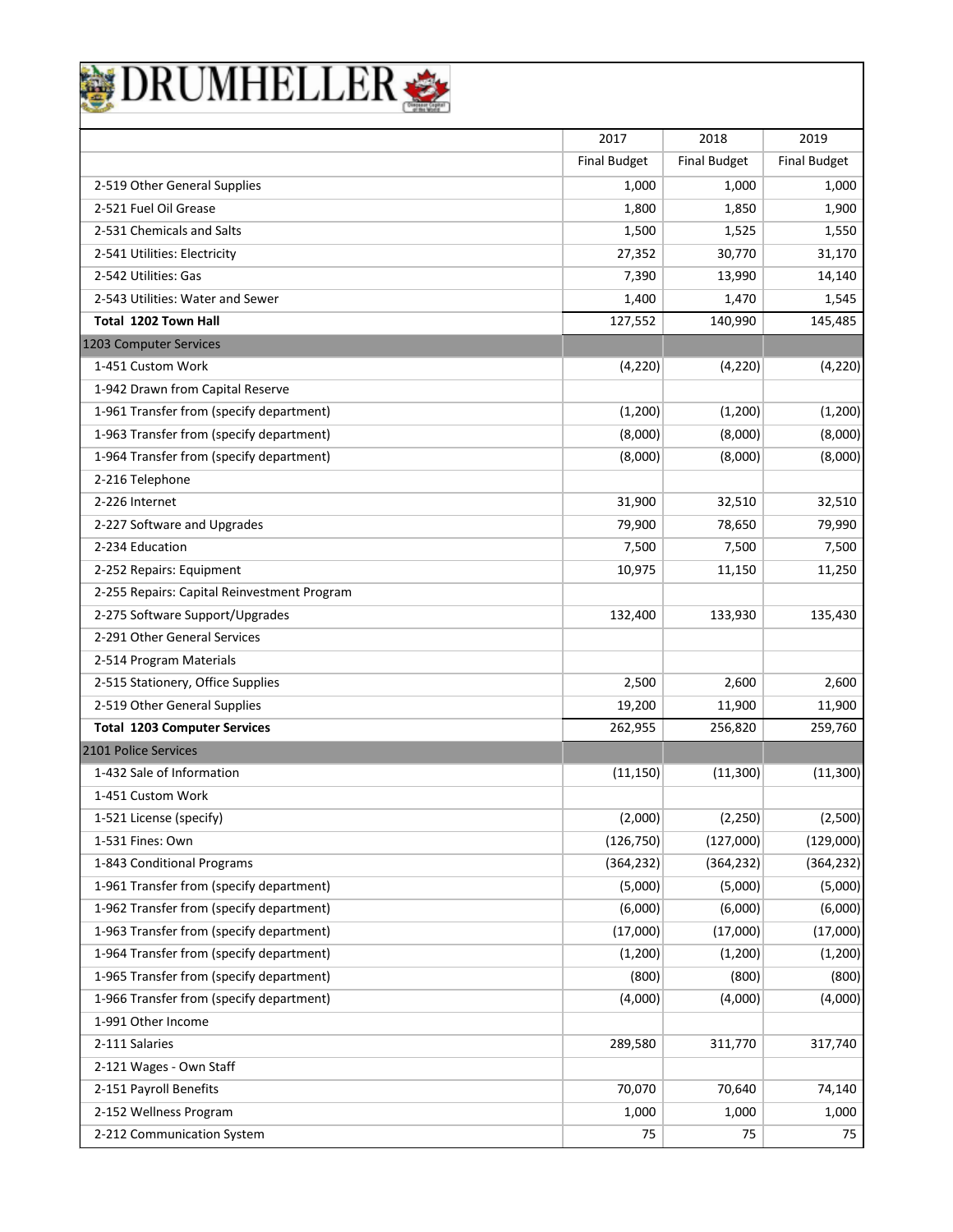| DRUMHELLEI                                    |                     |                     |                     |
|-----------------------------------------------|---------------------|---------------------|---------------------|
|                                               | 2017                | 2018                | 2019                |
|                                               | <b>Final Budget</b> | <b>Final Budget</b> | <b>Final Budget</b> |
| 2-214 Conventions/Registrations               |                     |                     |                     |
| 2-216 Telephone                               | 3,200               | 3,260               | 3,370               |
| 2-217 Travel and Subsistence                  | 1,500               | 1,500               | 1,500               |
| 2-222 Municipal Membership Fees               | 100                 | 100                 | 100                 |
| 2-227 Software and Upgrades                   | 2,025               | 2,100               | 2,100               |
| 2-234 Education                               | 2,500               | 2,500               | 2,500               |
| 2-239 Other Professional                      | 4,200               | 4,400               | 4,400               |
| 2-252 Repairs: Equipment                      | 4,700               | 4,800               | 4,800               |
| 2-272 Insurance and Bond Premiums             | 4,540               | 4,680               | 4,820               |
| 2-275 Software Support/Upgrades               |                     |                     |                     |
| 2-291 Other General Services                  | 200                 | 200                 | 200                 |
| 2-333 Police Services                         | 1,340,640           | 1,359,100           | 1,401,885           |
| 2-511 Safety Materials, Clothing & Shoes      | 2,250               | 2,250               | 2,250               |
| 2-515 Stationery, Office Supplies             | 1,025               | 1,050               | 1,050               |
| 2-519 Other General Supplies                  | 500                 | 500                 | 500                 |
| 2-521 Fuel Oil Grease                         | 10,000              | 10,200              | 10,400              |
| 2-771 Grant: (specify) individuals, community | 2,000               | 500                 |                     |
| 2-926 Uncollectable Accounts                  |                     |                     |                     |
| 2-930 Amortization Expense                    | 38,365              | 38,365              | 38,365              |
| <b>Total 2101 Police Services</b>             | 1,240,338           | 1,280,208           | 1,330,163           |
| 2301 Fire Protection                          |                     |                     |                     |
| 1-351 (specify) [fire, road, utility, etc]    | (17,000)            | (17,000)            | (17,000)            |
| 1-431 Sale of Service                         | (25,500)            | (27,000)            | (27,000)            |
| 1-461 Fire                                    | (1, 250)            | (1, 250)            | (1, 250)            |
| 1-942 Drawn from Capital Reserve              |                     |                     |                     |
| 1-991 Other Income                            |                     |                     |                     |
| 2-111 Salaries                                | 166,720             | 171,130             | 174,150             |
| 2-121 Wages - Own Staff                       |                     |                     |                     |
| 2-151 Payroll Benefits                        | 21,030              | 20,340              | 21,340              |
| 2-152 Wellness Program                        |                     |                     |                     |
| 2-212 Communication System                    | 17,200              | 17,300              | 17,300              |
| 2-215 Postage                                 |                     |                     |                     |
| 2-216 Telephone                               | 9,000               | 9,200               | 9,410               |
| 2-217 Travel and Subsistence                  | 2,500               | 2,500               | 2,500               |
| 2-222 Municipal Membership Fees               | 3,200               | 3,255               | 3,255               |
| 2-234 Education                               | 6,700               | 6,700               | 6,800               |
| 2-241 Janitorial Services                     | 4,200               | 4,200               | 4,200               |
| 2-249 Contracted Service (Specify)            | 19,270              | 19,770              | 20,275              |
| 2-251 Repairs: Buildings                      | 4,700               | 4,700               | 4,700               |
| 2-252 Repairs: Equipment                      | 21,150              | 21,150              | 21,150              |
| 2-253 Repairs: Other                          | 2,250               | 2,250               | 2,250               |
| 2-255 Repairs: Capital Reinvestment Program   |                     |                     |                     |
| 2-272 Insurance and Bond Premiums             | 21,015              | 21,650              | 22,300              |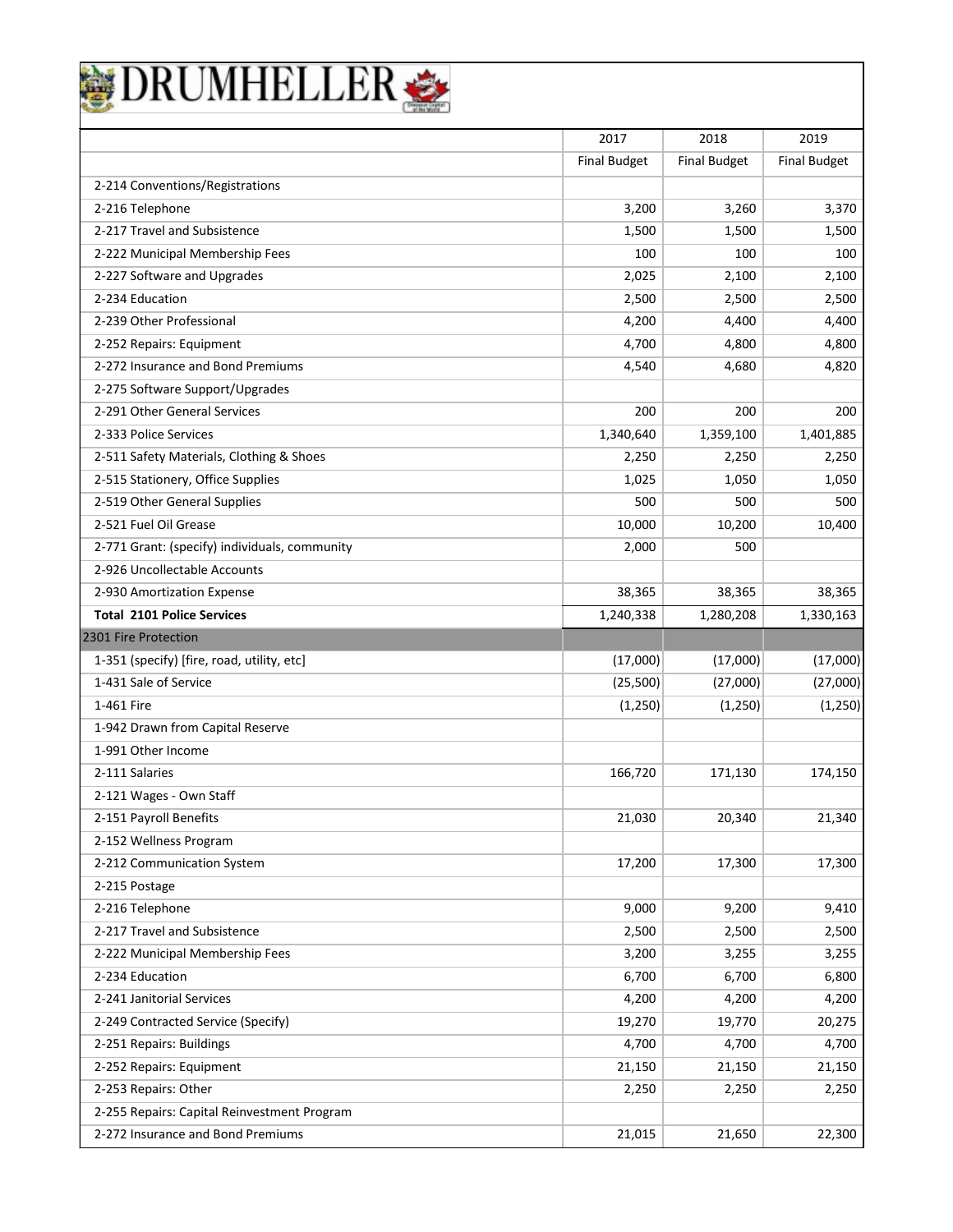| <b>DRUMHELLER</b> |  |
|-------------------|--|
|                   |  |

|                                                | 2017                | 2018                | 2019                |
|------------------------------------------------|---------------------|---------------------|---------------------|
|                                                | <b>Final Budget</b> | <b>Final Budget</b> | <b>Final Budget</b> |
| 2-291 Other General Services                   | 10,450              | 11,125              | 11,755              |
| 2-511 Safety Materials, Clothing & Shoes       | 12,000              | 12,000              | 12,000              |
| 2-518 Janitorial Supplies                      | 1,400               | 1,450               | 1,450               |
| 2-519 Other General Supplies                   | 4,650               | 4,650               | 4,650               |
| 2-521 Fuel Oil Grease                          | 5,000               | 5,100               | 5,300               |
| 2-524 Consumable, Small Tools                  | 325                 | 350                 | 350                 |
| 2-541 Utilities: Electricity                   | 14,960              | 15,500              | 15,850              |
| 2-542 Utilities: Gas                           | 9,540               | 9,510               | 9,620               |
| 2-543 Utilities: Water and Sewer               | 500                 | 520                 | 540                 |
| 2-926 Uncollectable Accounts                   |                     |                     |                     |
| 2-930 Amortization Expense                     | 78,800              | 78,800              | 78,800              |
| <b>Total 2301 Fire Protection</b>              | 392,810             | 397,900             | 404,695             |
| 2401 Disaster Services - Risk Management       |                     |                     |                     |
| 1-451 Custom Work                              |                     |                     |                     |
| 1-843 Conditional Programs                     | (110,000)           |                     |                     |
| 1-991 Other Income                             |                     |                     |                     |
| 2-111 Salaries                                 | 26,530              | 27,330              | 27,880              |
| 2-151 Payroll Benefits                         | 6,030               | 5,950               | 6,250               |
| 2-152 Wellness Program                         |                     |                     |                     |
| 2-216 Telephone                                |                     |                     |                     |
| 2-217 Travel and Subsistence                   | 2,000               | 2,075               | 2,075               |
| 2-234 Education                                | 6,200               | 7,700               | 7,700               |
| 2-239 Other Professional                       | 112,000             | 2,000               | 2,000               |
| 2-252 Repairs: Equipment                       |                     |                     |                     |
| 2-291 Other General Services                   |                     |                     |                     |
| 2-295 Project: (specify)                       |                     |                     |                     |
| 2-519 Other General Supplies                   | 3.775               | 3,850               | 3,850               |
| Total 2401 Disaster Services - Risk Management | 46,535              | 48,905              | 49,755              |
| 2501 Ambulance                                 |                     |                     |                     |
| 2-771 Grant: (specify) individuals, community  |                     |                     |                     |
| Total 2501 Ambulance                           |                     |                     |                     |
| 2601 Safety Codes - Drumheller                 |                     |                     |                     |
| 1-431 Sale of Service                          |                     |                     |                     |
| 1-521 License (specify)                        | (5,750)             | (6,000)             | (6, 200)            |
| 1-522 Permits (specify)                        | (17,500)            | (17, 850)           | (18,500)            |
| 1-524 Permits (specify)                        |                     |                     |                     |
| 1-525 Permits (specify)                        | (52, 500)           | (52, 500)           | (55,000)            |
| 1-526 Permits (specify)                        | (4,500)             | (4,500)             | (5,000)             |
| 1-991 Other Income                             |                     |                     |                     |
| 2-111 Salaries                                 | 24,010              | 24,730              | 25,220              |
| 2-121 Wages - Own Staff                        |                     |                     |                     |
| 2-151 Payroll Benefits                         | 5,290               | 5,260               | 5,520               |
| 2-152 Wellness Program                         | 180                 | 180                 | 180                 |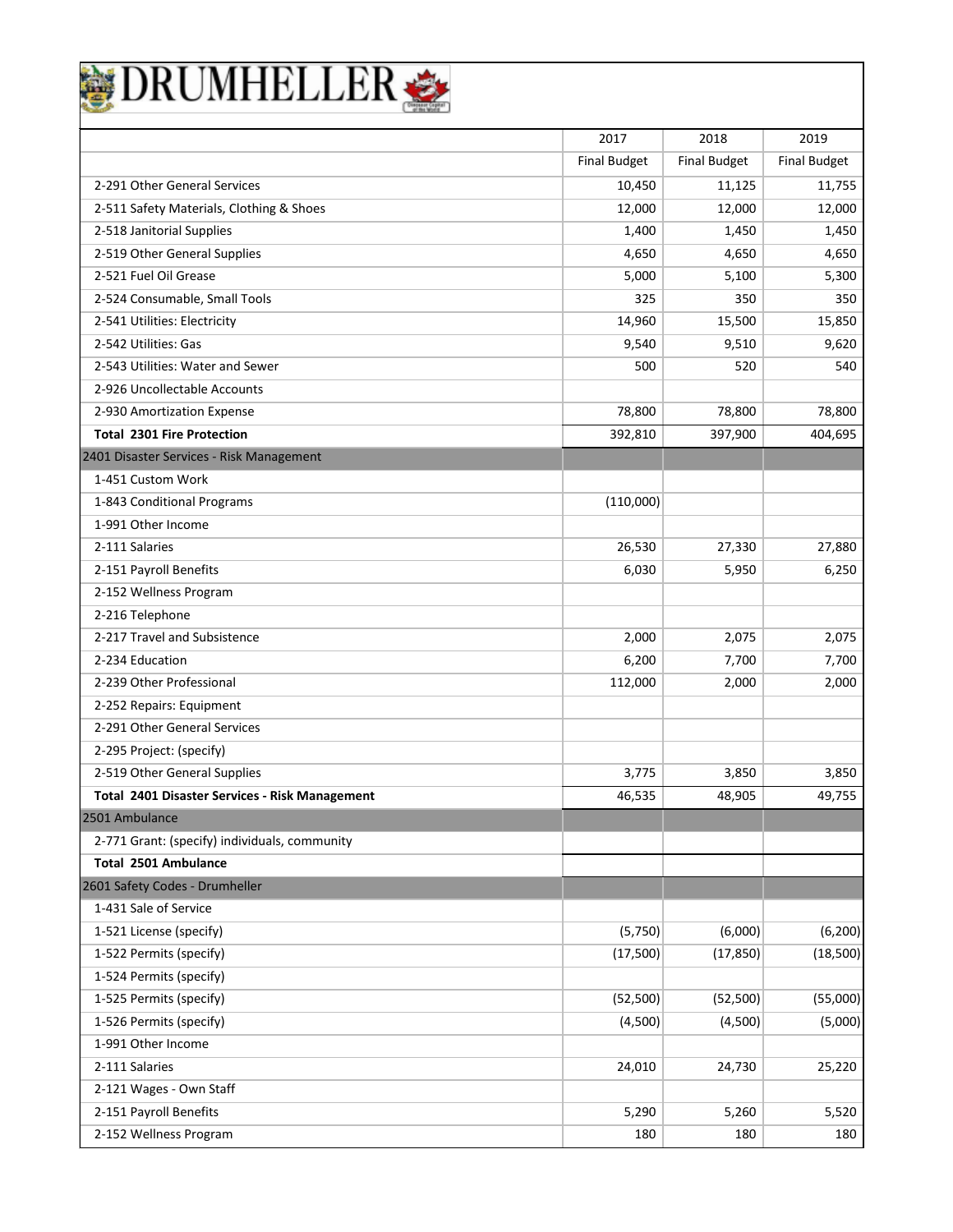|                                        | 2017                | 2018                | 2019                |
|----------------------------------------|---------------------|---------------------|---------------------|
|                                        | <b>Final Budget</b> | <b>Final Budget</b> | <b>Final Budget</b> |
| 2-215 Postage                          | 150                 | 150                 | 150                 |
| 2-216 Telephone                        | 580                 | 590                 | 600                 |
| 2-217 Travel and Subsistence           | 600                 | 625                 | 625                 |
| 2-222 Municipal Membership Fees        |                     |                     |                     |
| 2-234 Education                        | 1,000               | 1,000               | 1,000               |
| 2-237 Legal and Collection             |                     |                     |                     |
| 2-239 Other Professional               | 56,175              | 56,595              | 59,290              |
| 2-291 Other General Services           | 250                 | 250                 | 250                 |
| 2-295 Project: (specify)               | 3,800               | 3,800               | 3,800               |
| 2-515 Stationery, Office Supplies      |                     |                     |                     |
| 2-930 Amortization Expense             | 2,400               | 2,400               | 2,400               |
| Total 2601 Safety Codes - Drumheller   | 14,185              | 14,730              | 14,335              |
| 2602 Safety Codes - Palliser           |                     |                     |                     |
| 1-431 Sale of Service                  | (67, 775)           | (68, 875)           | (69, 725)           |
| 1-521 License (specify)                |                     |                     |                     |
| 1-522 Permits (specify)                |                     |                     |                     |
| 1-525 Permits (specify)                |                     |                     |                     |
| 1-526 Permits (specify)                |                     |                     |                     |
| 1-527 Permits                          |                     |                     |                     |
| 1-599 Government Rebates               |                     |                     |                     |
| 2-111 Salaries                         | 55,650              | 57,320              | 58,470              |
| 2-121 Wages - Own Staff                |                     |                     |                     |
| 2-151 Payroll Benefits                 | 14,510              | 14,440              | 15,160              |
| 2-152 Wellness Program                 | 500                 | 500                 | 500                 |
| 2-214 Conventions/Registrations        | 250                 | 250                 | 250                 |
| 2-215 Postage                          | 525                 | 540                 | 540                 |
| 2-216 Telephone                        | 1,650               | 1,675               | 1,700               |
| 2-217 Travel and Subsistence           | 900                 | 900                 | 900                 |
| 2-234 Education                        | 250                 | 275                 | 275                 |
| 2-291 Other General Services           | 1,350               | 1,350               | 1,350               |
| 2-515 Stationery, Office Supplies      | 500                 | 500                 | 500                 |
| 2-519 Other General Supplies           |                     |                     |                     |
| 2-961 Transfer to (specify department) | 1,200               | 1,200               | 1,200               |
| Total 2602 Safety Codes - Palliser     | 9,510               | 10,075              | 11,120              |
| 2603 Development Permits               |                     |                     |                     |
| 1-523 Permits (specify)                | (20,000)            | (20, 750)           | (21,000)            |
| 1-524 Permits (specify)                | (3,000)             | (3, 250)            | (3,250)             |
| 2-111 Salaries                         | 64,600              | 66,490              | 67,790              |
| 2-121 Wages - Own Staff                |                     |                     |                     |
| 2-151 Payroll Benefits                 | 12,720              | 12,610              | 13,240              |
| 2-152 Wellness Program                 | 300                 | 300                 | 300                 |
| 2-214 Conventions/Registrations        | 700                 | 700                 | 725                 |
| 2-216 Telephone                        | 700                 | 730                 | 1,760               |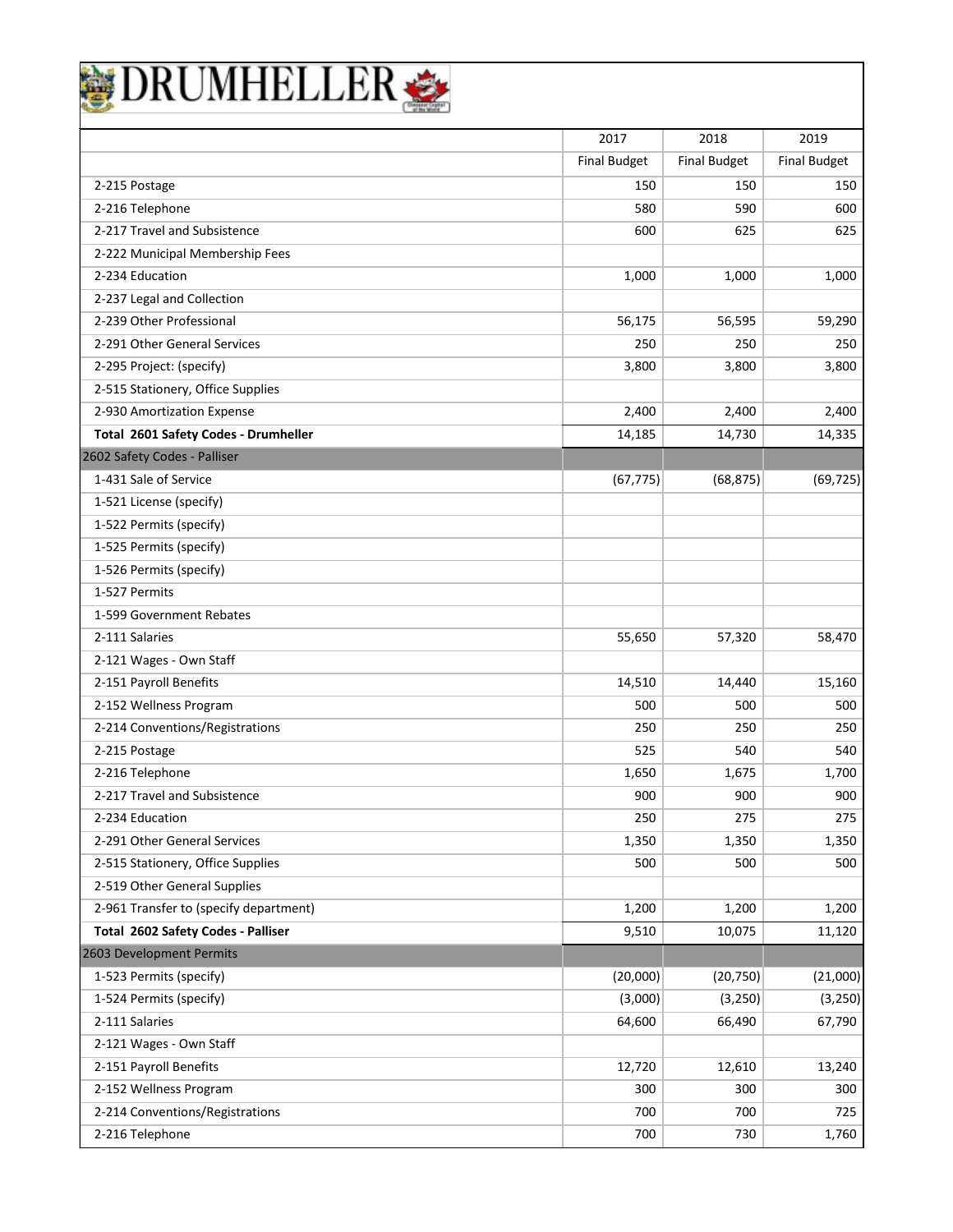| DRUMHELLER                               |                     |                     |                     |
|------------------------------------------|---------------------|---------------------|---------------------|
|                                          |                     |                     |                     |
|                                          | 2017                | 2018                | 2019                |
|                                          | <b>Final Budget</b> | <b>Final Budget</b> | <b>Final Budget</b> |
| 2-217 Travel and Subsistence             | 1,000               | 1,000               | 1,000               |
| 2-218 Meeting Expense                    | 2,000               | 2,075               | 2,100               |
| 2-221 Advertising and Promotion          | 8,000               | 8,150               | 8,300               |
| 2-222 Municipal Membership Fees          | 410                 | 425                 | 425                 |
| 2-234 Education                          | 1,000               | 1,050               | 1,050               |
| 2-252 Repairs: Equipment                 |                     |                     |                     |
| 2-291 Other General Services             |                     |                     |                     |
| 2-515 Stationery, Office Supplies        | 300                 | 300                 | 300                 |
| 2-519 Other General Supplies             |                     |                     |                     |
| 2-521 Fuel Oil Grease                    |                     |                     |                     |
| <b>Total 2603 Development Permits</b>    | 68,730              | 69,830              | 72,740              |
| 2610 Animal Control                      |                     |                     |                     |
| 1-521 License (specify)                  | (11,000)            | (11,000)            | (11, 225)           |
| 2-215 Postage                            | 420                 | 450                 | 450                 |
| 2-239 Other Professional                 | 2,000               | 2,000               | 2,000               |
| 2-291 Other General Services             | 3,000               | 3,000               | 3,000               |
| 2-519 Other General Supplies             | 500                 | 1,025               | 1,025               |
| 2-961 Transfer to (specify department)   | 17,000              | 17,000              | 17,000              |
| <b>Total 2610 Animal Control</b>         | 11,920              | 12,475              | 12,250              |
| 2611 Weed Control                        |                     |                     |                     |
| 1-451 Custom Work                        | (9,000)             | (9, 150)            | (9, 150)            |
| 2-111 Salaries                           | 1,270               | 1,310               | 1,340               |
| 2-121 Wages - Own Staff                  |                     |                     |                     |
| 2-151 Payroll Benefits                   | 280                 | 280                 | 290                 |
| 2-234 Education                          | 500                 | 500                 | 550                 |
| 2-252 Repairs: Equipment                 | 775                 | 775                 | 775                 |
| 2-272 Insurance and Bond Premiums        | 1,770               | 1,820               | 1,870               |
| 2-291 Other General Services             | 38,800              | 39,650              | 39,650              |
| 2-511 Safety Materials, Clothing & Shoes | 600                 | 600                 | 600                 |
| 2-519 Other General Supplies             | 1,725               | 1,725               | 1,725               |
| 2-521 Fuel Oil Grease                    | 1,000               | 1,050               | 1,100               |
| 2-531 Chemicals and Salts                |                     |                     |                     |
| 2-961 Transfer to (specify department)   | 6,000               | 6,000               | 6,000               |
| <b>Total 2611 Weed Control</b>           | 43,720              | 44,560              | 44,750              |
| 2612 Mosquito Control                    |                     |                     |                     |
| 2-111 Salaries                           | 18,940              | 19,510              | 19,900              |
| 2-121 Wages - Own Staff                  |                     |                     |                     |
| 2-151 Payroll Benefits                   | 3,570               | 3,520               | 3,700               |
| 2-234 Education                          | 1,800               | 1,800               | 1,800               |
| 2-242 Contract: (specify)                | 45,000              | 45,000              | 45,000              |
| 2-252 Repairs: Equipment                 | 1,000               | 1,000               | 1,000               |
| 2-291 Other General Services             | 2,000               | 2,000               | 2,000               |
| 2-511 Safety Materials, Clothing & Shoes | 250                 | 250                 | 250                 |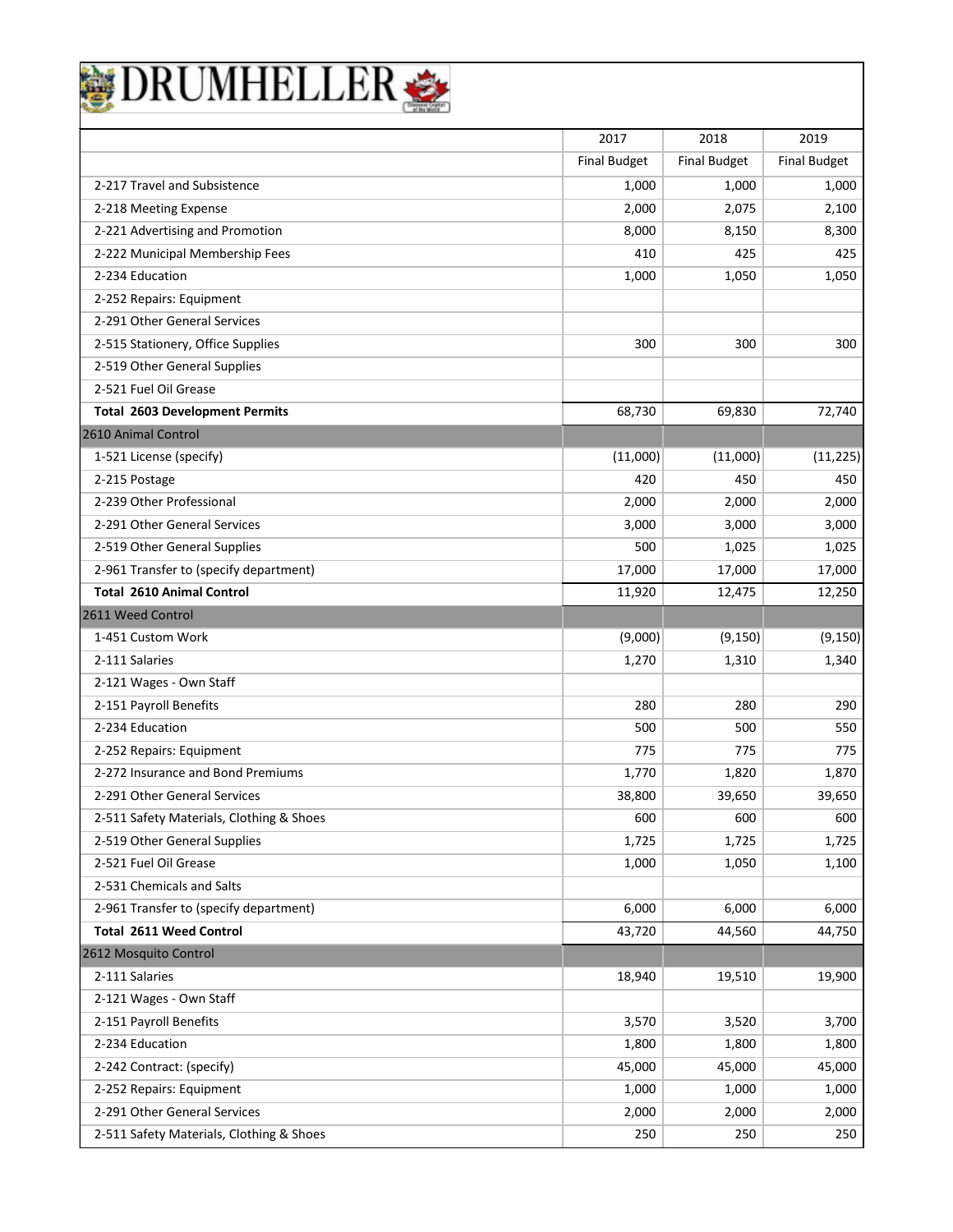| DRUMHELLER                                   |                     |                     |                     |
|----------------------------------------------|---------------------|---------------------|---------------------|
|                                              | 2017                | 2018                | 2019                |
|                                              | <b>Final Budget</b> | <b>Final Budget</b> | <b>Final Budget</b> |
| 2-519 Other General Supplies                 | 350                 | 350                 | 400                 |
| 2-531 Chemicals and Salts                    | 45,000              | 45,000              | 45,000              |
| <b>Total 2612 Mosquito Control</b>           | 117,910             | 118,430             | 119,050             |
| 3101 Engineering Administration              |                     |                     |                     |
| 1-331 Sale to Provincincial Government       | (8,500)             | (8,500)             | (8,500)             |
| 1-942 Drawn from Capital Reserve             |                     |                     |                     |
| 1-991 Other Income                           |                     |                     |                     |
| 1-993 Gain (Loss) on Disposal of Asset       |                     |                     |                     |
| 2-111 Salaries                               | 316,520             | 325,060             | 330,920             |
| 2-121 Wages - Own Staff                      |                     |                     |                     |
| 2-151 Payroll Benefits                       | 59,250              | 58,980              | 61,930              |
| 2-152 Wellness Program                       | 1,000               | 1,000               | 1,000               |
| 2-212 Communication System                   | 12,500              | 12,625              | 12,625              |
| 2-214 Conventions/Registrations              | 420                 | 440                 | 460                 |
| 2-216 Telephone                              | 13,050              | 13,300              | 13,560              |
| 2-217 Travel and Subsistence                 | 750                 | 750                 | 750                 |
| 2-222 Municipal Membership Fees              | 1,190               | 1,225               | 1,225               |
| 2-234 Education                              |                     |                     |                     |
| 2-239 Other Professional                     | 14,000              | 10,000              | 10,250              |
| 2-252 Repairs: Equipment                     |                     |                     |                     |
| 2-255 Repairs: Capital Reinvestment Program  |                     |                     |                     |
| 2-272 Insurance and Bond Premiums            |                     |                     |                     |
| 2-291 Other General Services                 | 1,750               | 1,750               | 1,750               |
| 2-515 Stationery, Office Supplies            | 250                 | 250                 | 250                 |
| 2-519 Other General Supplies                 | 150                 | 150                 | 150                 |
| 2-930 Amortization Expense                   | 153,060             | 153,060             | 153,060             |
| <b>Total 3101 Engineering Administration</b> | 565,390             | 570,090             | 579,430             |
| 3102 Workshop and Yards                      |                     |                     |                     |
| 1-451 Custom Work                            | (500)               | (500)               | (500)               |
| 1-942 Drawn from Capital Reserve             |                     |                     |                     |
| 1-991 Other Income                           |                     |                     |                     |
| 2-111 Salaries                               | 99,890              | 102,410             | 104,140             |
| 2-121 Wages - Own Staff                      |                     |                     |                     |
| 2-151 Payroll Benefits                       | 18,170              | 18,010              | 18,910              |
| 2-152 Wellness Program                       | 500                 | 500                 | 500                 |
| 2-216 Telephone                              | 580                 | 600                 | 620                 |
| 2-223 Printing and Binding                   |                     |                     |                     |
| 2-234 Education                              | 700                 | 700                 | 700                 |
| 2-241 Janitorial Services                    | 4,925               | 4,925               | 5,150               |
| 2-251 Repairs: Buildings                     | 8,050               | 8,300               | 8,300               |
| 2-252 Repairs: Equipment                     | 14,500              | 14,750              | 14,750              |
| 2-253 Repairs: Other                         | 3,350               | 3,350               | 3,350               |
| 2-254 Repairs: Structures                    | 2,100               | 2,100               | 2,100               |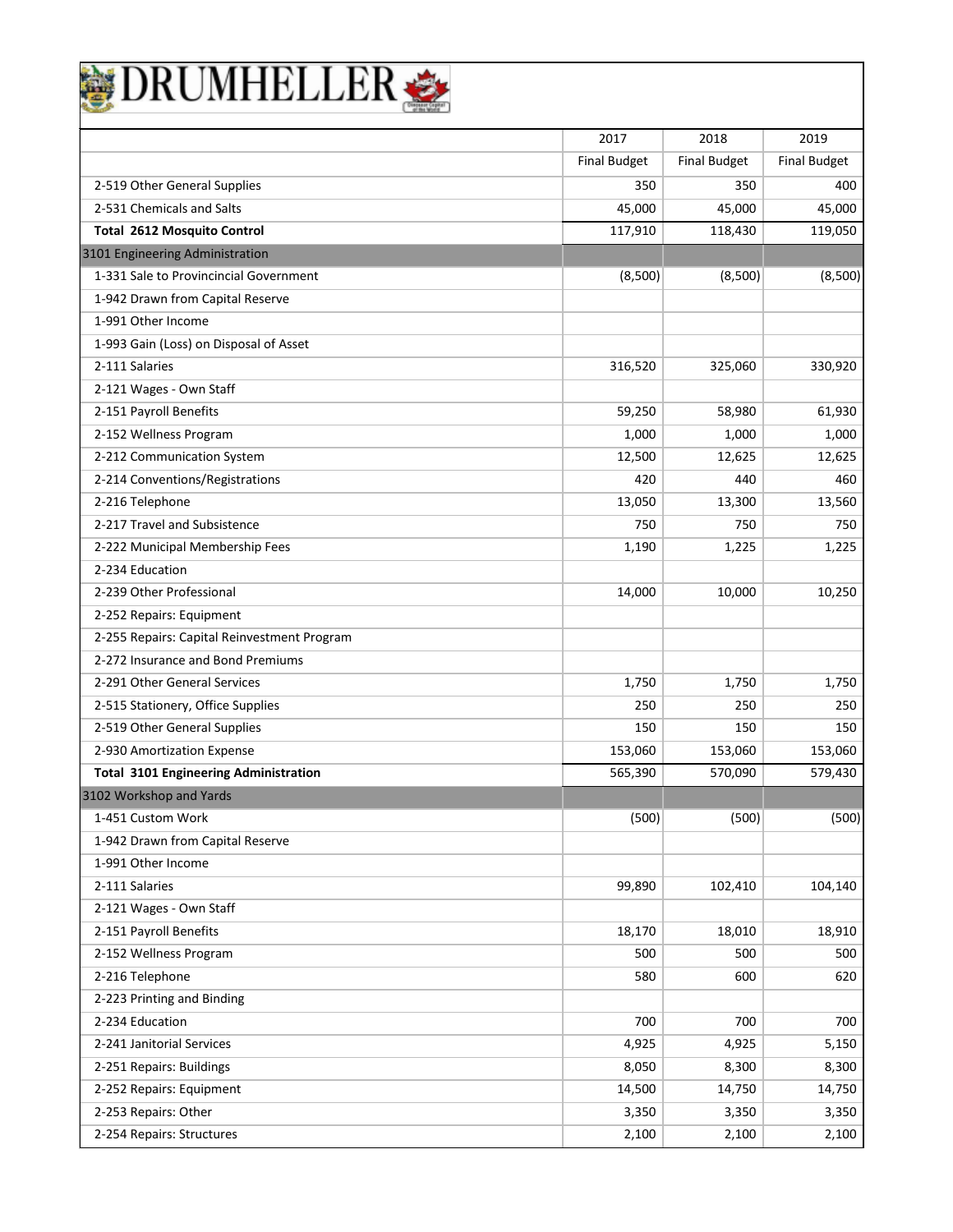

|                                             | 2017                | 2018                | 2019                |
|---------------------------------------------|---------------------|---------------------|---------------------|
|                                             | <b>Final Budget</b> | <b>Final Budget</b> | <b>Final Budget</b> |
| 2-255 Repairs: Capital Reinvestment Program |                     |                     |                     |
| 2-272 Insurance and Bond Premiums           | 14,340              | 14,770              | 15,210              |
| 2-291 Other General Services                | 12,210              | 12,310              | 12,610              |
| 2-511 Safety Materials, Clothing & Shoes    | 5,800               | 5,900               | 5,900               |
| 2-518 Janitorial Supplies                   | 2,100               | 2,100               | 2,100               |
| 2-519 Other General Supplies                | 4,800               | 4,825               | 4,825               |
| 2-521 Fuel Oil Grease                       | 22,000              | 22,700              | 23,400              |
| 2-524 Consumable, Small Tools               | 6,000               | 6,000               | 6,000               |
| 2-541 Utilities: Electricity                | 20,660              | 21,050              | 21,110              |
| 2-542 Utilities: Gas                        | 14,250              | 14,210              | 14,370              |
| 2-543 Utilities: Water and Sewer            | 4,950               | 5,100               | 5,250               |
| 2-961 Transfer to (specify department)      | 4,000               | 4,000               | 4,000               |
| Total 3102 Workshop and Yards               | 263,375             | 268,110             | 272,795             |
| 3202 Roads and Streets                      |                     |                     |                     |
| 1-451 Custom Work                           | (16,000)            | (16,000)            | (16,000)            |
| 1-942 Drawn from Capital Reserve            | (225,000)           |                     |                     |
| 1-991 Other Income                          |                     |                     |                     |
| 2-111 Salaries                              | 260,590             | 268,410             | 273,780             |
| 2-121 Wages - Own Staff                     |                     |                     |                     |
| 2-151 Payroll Benefits                      | 63,360              | 63,030              | 66,180              |
| 2-152 Wellness Program                      | 500                 | 500                 | 500                 |
| 2-216 Telephone                             | 550                 | 570                 | 590                 |
| 2-242 Contract: (specify)                   | 53,000              | 53,500              | 53,500              |
| 2-252 Repairs: Equipment                    | 76,000              | 77,500              | 77,500              |
| 2-254 Repairs: Structures                   | 88,500              | 93,500              | 96,500              |
| 2-255 Repairs: Capital Reinvestment Program | 225,000             |                     |                     |
| 2-272 Insurance and Bond Premiums           | 21,770              | 22,420              | 23,090              |
| 2-291 Other General Services                | 4,400               | 4,400               | 4,400               |
| 2-511 Safety Materials, Clothing & Shoes    | 2,600               | 2,650               | 2,650               |
| 2-519 Other General Supplies                | 6,500               | 6,700               | 6,700               |
| 2-521 Fuel Oil Grease                       | 40,000              | 41,500              | 43,000              |
| 2-531 Chemicals and Salts                   | 10,500              | 10,850              | 10,850              |
| 2-535 Sand and Gravel                       | 61,000              | 62,000              | 62,000              |
| 2-926 Uncollectable Accounts                |                     |                     |                     |
| 2-930 Amortization Expense                  | 378,228             | 473,228             | 473,228             |
| 2-993 Loss on Disposal of Asset             |                     |                     |                     |
| <b>Total 3202 Roads and Streets</b>         | 1,051,498           | 1,164,758           | 1,178,468           |
| 3203 Street Lighting                        |                     |                     |                     |
| 1-942 Drawn from Capital Reserve            |                     |                     |                     |
| 1-991 Other Income                          | (10,000)            | (10,000)            | (10,000)            |
| 2-111 Salaries                              | 1,570               | 1,620               | 1,650               |
| 2-121 Wages - Own Staff                     |                     |                     |                     |
| 2-151 Payroll Benefits                      | 390                 | 390                 | 410                 |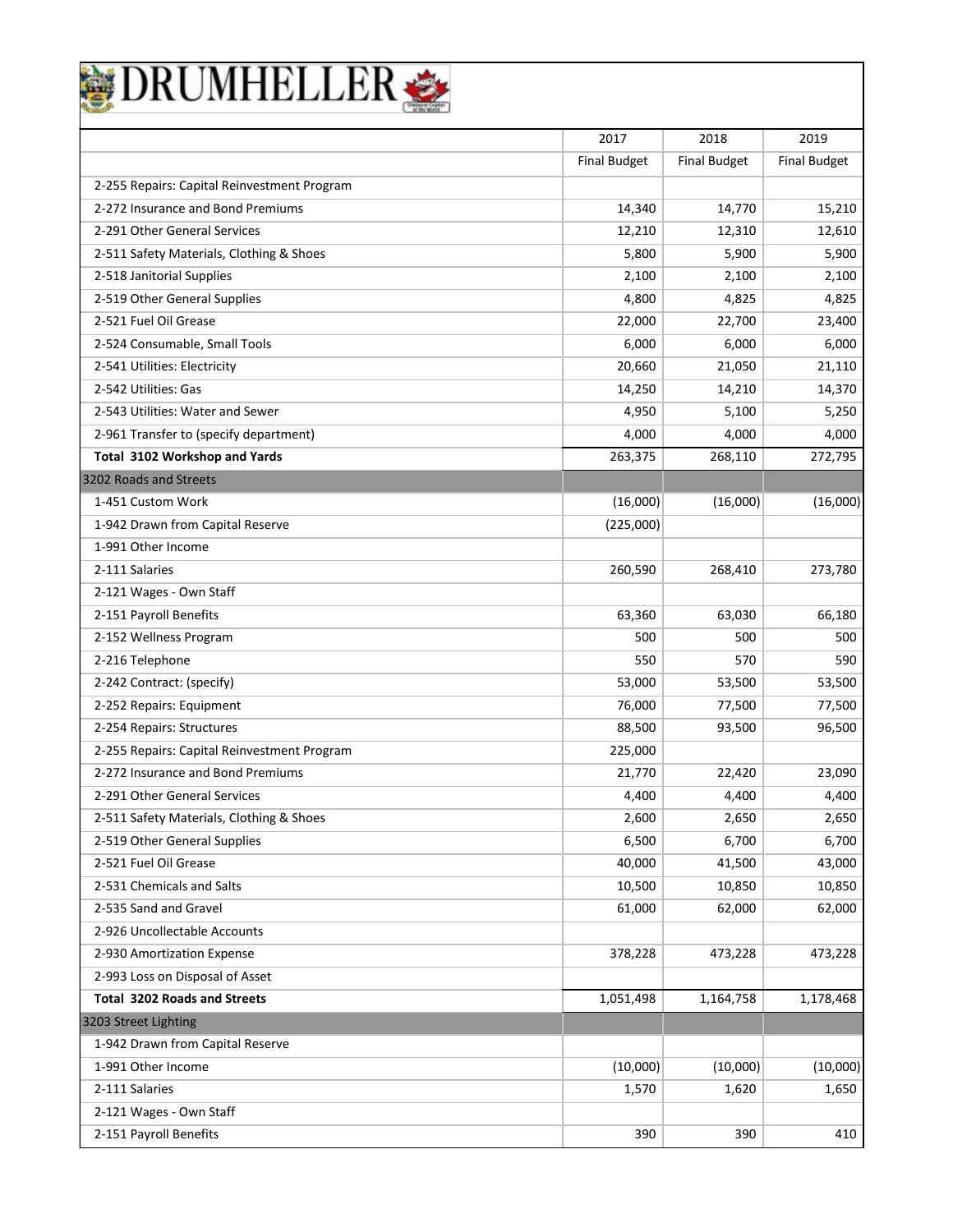| DRUMHELLER                                   |                     |                     |                     |
|----------------------------------------------|---------------------|---------------------|---------------------|
|                                              |                     |                     |                     |
|                                              | 2017                | 2018                | 2019                |
|                                              | <b>Final Budget</b> | <b>Final Budget</b> | <b>Final Budget</b> |
| 2-254 Repairs: Structures                    | 7,350               | 7,350               | 7,350               |
| 2-255 Repairs: Capital Reinvestment Program  |                     |                     |                     |
| 2-291 Other General Services                 | 1,500               | 1,600               | 1,600               |
| 2-519 Other General Supplies                 | 500                 | 500                 | 500                 |
| 2-541 Utilities: Electricity                 | 384,000             | 418,650             | 436,040             |
| <b>Total 3203 Street Lighting</b>            | 385,310             | 420,110             | 437,550             |
| 3204 Traffic Services                        |                     |                     |                     |
| 2-111 Salaries                               | 15,550              | 16,020              | 16,340              |
| 2-121 Wages - Own Staff                      |                     |                     |                     |
| 2-151 Payroll Benefits                       | 4,120               | 4,100               | 4,310               |
| 2-152 Wellness Program                       | 50                  | 50                  | 50                  |
| 2-252 Repairs: Equipment                     | 750                 | 800                 | 800                 |
| 2-254 Repairs: Structures                    | 8,000               | 8,000               | 8,000               |
| 2-272 Insurance and Bond Premiums            | 220                 | 230                 | 240                 |
| 2-291 Other General Services                 | 20,000              | 20,500              | 21,000              |
| 2-519 Other General Supplies                 | 600                 | 600                 | 600                 |
| 2-521 Fuel Oil Grease                        |                     |                     |                     |
| <b>Total 3204 Traffic Services</b>           | 49,290              | 50,300              | 51,340              |
| 3211 Primary/Secondary Highways              |                     |                     |                     |
| 1-331 Sale to Provincincial Government       |                     |                     |                     |
| 2-242 Contract: (specify)                    |                     |                     |                     |
| <b>Total 3211 Primary/Secondary Highways</b> |                     |                     |                     |
| 3301 Airport                                 |                     |                     |                     |
| 1-441 Sale of Utility                        | (38,000)            | (38,000)            | (38,000)            |
| 1-569 Rental: Other                          | (1,925)             | (1,925)             | (1,925)             |
| 1-942 Drawn from Capital Reserve             |                     |                     |                     |
| 2-111 Salaries                               | 9,710               | 10,000              | 10,200              |
| 2-121 Wages - Own Staff                      |                     |                     |                     |
| 2-151 Payroll Benefits                       | 2,090               | 2,070               | 2,170               |
| 2-212 Communication System                   | 175                 | 175                 | 180                 |
| 2-216 Telephone                              | 2,100               | 2,160               | 2,220               |
| 2-222 Municipal Membership Fees              | 200                 | 200                 | 200                 |
| 2-241 Janitorial Services                    | 300                 | 300                 | 300                 |
| 2-251 Repairs: Buildings                     | 9,150               | 2,650               | 2,650               |
| 2-253 Repairs: Other                         | 500                 | 500                 | 500                 |
| 2-254 Repairs: Structures                    | 16,200              | 16,200              | 9,200               |
| 2-255 Repairs: Capital Reinvestment Program  |                     |                     |                     |
| 2-272 Insurance and Bond Premiums            | 10,030              | 10,330              | 10,640              |
| 2-291 Other General Services                 | 10,040              | 10,605              | 11,070              |
| 2-512 Goods for Re-Sale                      | 37,240              | 37,240              | 37,240              |
| 2-518 Janitorial Supplies                    | 500                 | 500                 | 500                 |
| 2-519 Other General Supplies                 |                     |                     |                     |
| 2-535 Sand and Gravel                        | 300                 | 300                 | 300                 |

 $\overline{\phantom{a}}$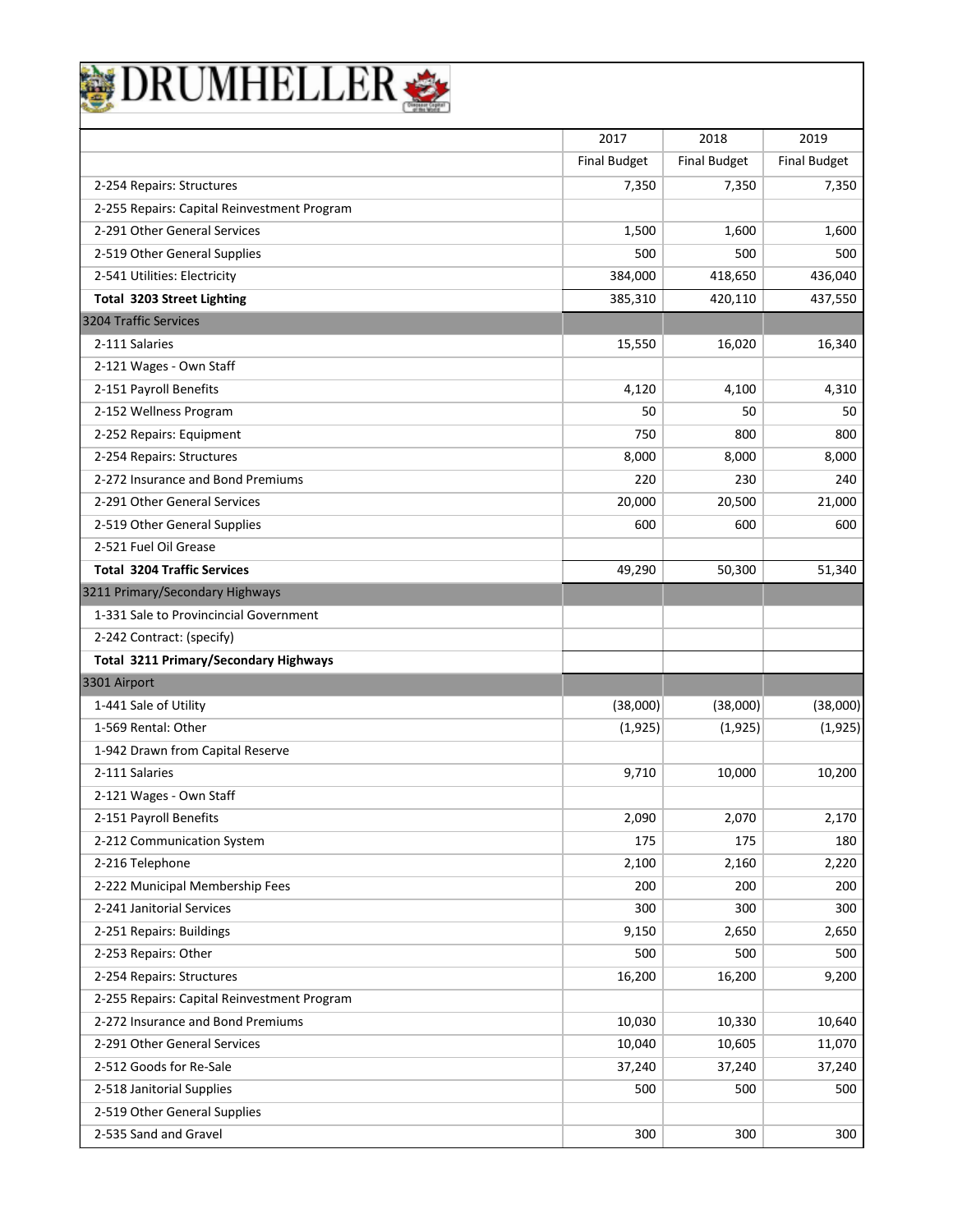|                                       | 2017                | 2018                | 2019                |
|---------------------------------------|---------------------|---------------------|---------------------|
|                                       | <b>Final Budget</b> | <b>Final Budget</b> | <b>Final Budget</b> |
| 2-541 Utilities: Electricity          | 5,860               | 6,120               | 6,340               |
| 2-542 Utilities: Gas                  | 1,500               | 1,500               | 1,500               |
| 2-543 Utilities: Water and Sewer      | 250                 | 260                 | 270                 |
| 2-926 Uncollectable Accounts          |                     |                     |                     |
| 2-930 Amortization Expense            | 64,265              | 64,265              | 64,265              |
| Total 3301 Airport                    | 130,485             | 125,450             | 119,820             |
| 4301 Garbage Collection               |                     |                     |                     |
| 1-441 Sale of Utility                 | (90, 200)           | (91,500)            | (93,000)            |
| 2-111 Salaries                        | 25,660              | 26,430              | 26,960              |
| 2-121 Wages - Own Staff               |                     |                     |                     |
| 2-151 Payroll Benefits                | 6,050               | 6,030               | 6,330               |
| 2-222 Municipal Membership Fees       | 164,500             | 167,800             | 167,800             |
| 2-237 Legal and Collection            |                     |                     |                     |
| 2-239 Other Professional              | 205,900             | 208,900             | 213,900             |
| 2-521 Fuel Oil Grease                 | 2,000               | 2,000               | 2,000               |
| <b>Total 4301 Garbage Collection</b>  | 313,910             | 319,660             | 323,990             |
| 5101 FCSS Administration              |                     |                     |                     |
| 1-843 Conditional Programs            | (234,050)           | (234,050)           | (234,050)           |
| 1-991 Other Income                    |                     |                     |                     |
| 2-111 Salaries                        | 91,220              | 93,910              | 95,760              |
| 2-121 Wages - Own Staff               |                     |                     |                     |
| 2-151 Payroll Benefits                | 19,990              | 19,760              | 20,750              |
| 2-152 Wellness Program                | 475                 | 475                 | 475                 |
| 2-214 Conventions/Registrations       | 1,190               | 1,215               | 1,215               |
| 2-216 Telephone                       | 1,500               | 530                 | 560                 |
| 2-217 Travel and Subsistence          | 2,700               | 2,700               | 2,700               |
| 2-221 Advertising and Promotion       | 2,680               | 2,680               | 2,680               |
| 2-222 Municipal Membership Fees       | 15                  | 35                  | 35                  |
| 2-231 Accounting and Audit            | 2,250               | 2,250               | 2,250               |
| 2-234 Education                       | 2,500               | 2,500               | 2,500               |
| 2-272 Insurance and Bond Premiums     | 2,580               | 2,660               | 2,740               |
| 2-291 Other General Services          | 1,000               | 1,000               | 1,000               |
| 2-515 Stationery, Office Supplies     | 1,000               | 1,050               | 1,050               |
| 2-519 Other General Supplies          | 820                 | 820                 | 820                 |
| <b>Total 5101 FCSS Administration</b> | (104, 130)          | (102, 465)          | (99, 515)           |
| 5102 Handiman Services                |                     |                     |                     |
| 2-111 Salaries                        |                     |                     |                     |
| 2-121 Wages - Own Staff               |                     |                     |                     |
| 2-151 Payroll Benefits                |                     |                     |                     |
| 2-152 Wellness Program                |                     |                     |                     |
| 2-239 Other Professional              |                     |                     |                     |
| 2-519 Other General Supplies          |                     |                     |                     |
| <b>Total 5102 Handiman Services</b>   |                     |                     |                     |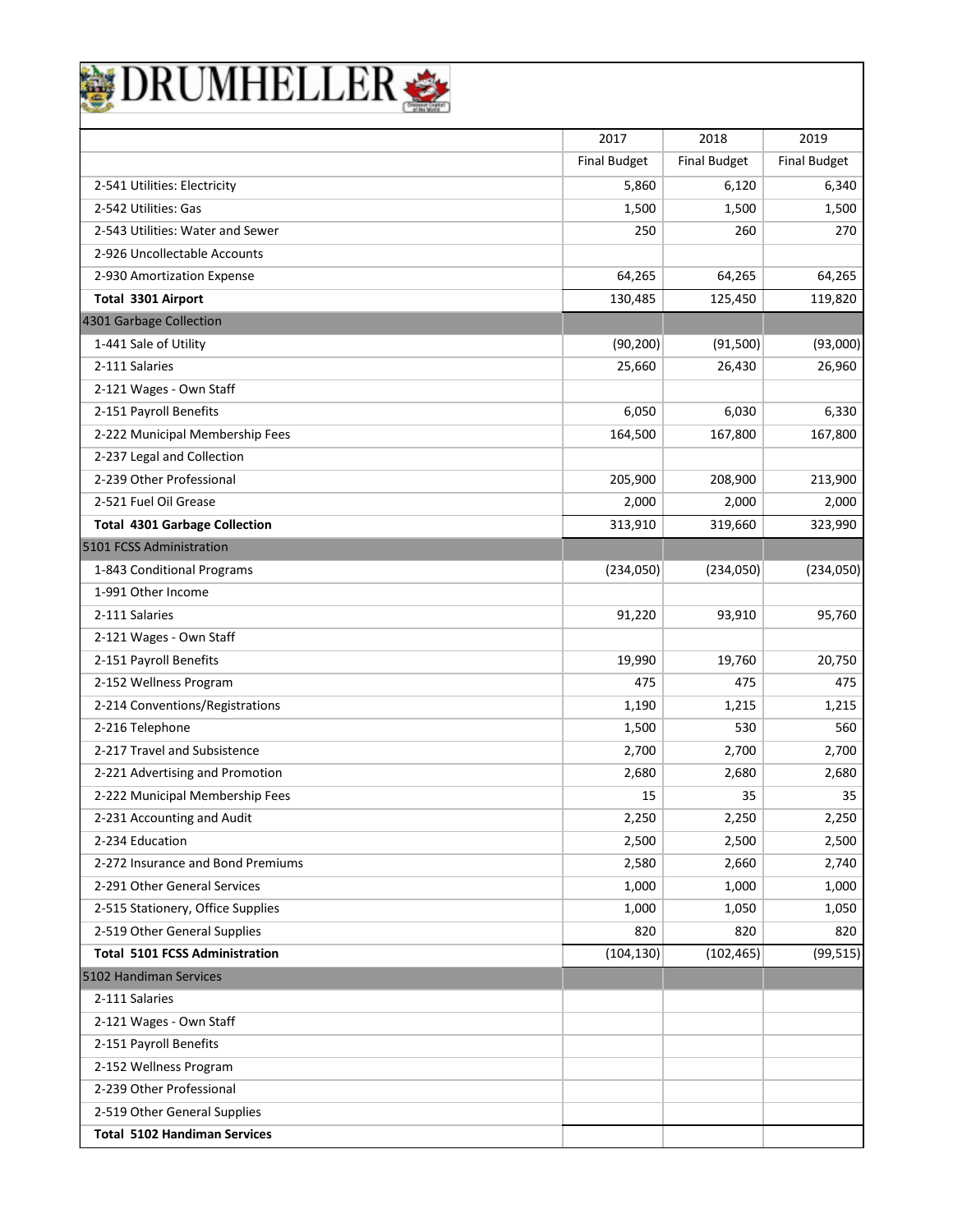| DRUMHELLEF                                     |                     |                     |                     |
|------------------------------------------------|---------------------|---------------------|---------------------|
|                                                | 2017                | 2018                | 2019                |
|                                                | <b>Final Budget</b> | <b>Final Budget</b> | <b>Final Budget</b> |
| 5103 Seniors Services                          |                     |                     |                     |
| 1-421 Programs (Taxable)                       |                     |                     |                     |
| 1-422 Programs (Taxable)                       |                     |                     |                     |
| 1-843 Conditional Programs                     |                     |                     |                     |
| 2-111 Salaries                                 | 64,830              | 66,760              | 68,090              |
| 2-121 Wages - Own Staff                        |                     |                     |                     |
| 2-151 Payroll Benefits                         | 14,900              | 14,760              | 15,500              |
| 2-152 Wellness Program                         | 120                 | 120                 | 120                 |
| 2-214 Conventions/Registrations                | 310                 | 320                 | 320                 |
| 2-216 Telephone                                | 575                 | 585                 | 595                 |
| 2-217 Travel and Subsistence                   | 750                 | 800                 | 800                 |
| 2-221 Advertising and Promotion                | 1,025               | 1,050               | 1,050               |
| 2-234 Education                                | 525                 | 550                 | 550                 |
| 2-291 Other General Services                   | 4,000               | 4,000               | 4,000               |
| 2-295 Project: (specify)                       | 4,550               | 4,550               | 4,550               |
| 2-296 Project: (specify)                       | 2,050               | 2,050               | 2,050               |
| 2-515 Stationery, Office Supplies              | 400                 | 400                 | 400                 |
| 2-519 Other General Supplies                   | 450                 | 475                 | 475                 |
| <b>Total 5103 Seniors Services</b>             | 94,485              | 96,420              | 98,500              |
| 5105 Seasonal FCSS Programs                    |                     |                     |                     |
| 1-433 Advertising                              | (6,500)             | (6,500)             | (6,500)             |
| 1-595 Grants: Individuals/Service Organization | (600)               | (600)               | (600)               |
| 2-111 Salaries                                 | 7,480               | 7,700               | 7,850               |
| 2-121 Wages - Own Staff                        |                     |                     |                     |
| 2-151 Payroll Benefits                         | 1,290               | 1,270               | 1,330               |
| 2-152 Wellness Program                         | 50                  | 50                  | 50                  |
| 2-214 Conventions/Registrations                |                     | 200                 | 200                 |
| 2-217 Travel and Subsistence                   | 500                 | 500                 | 500                 |
| 2-221 Advertising and Promotion                | 500                 | 500                 | 500                 |
| 2-222 Municipal Membership Fees                | 100                 | 100                 | 100                 |
| 2-223 Printing and Binding                     | 10,250              | 10,350              | 10,350              |
| 2-234 Education                                | 4,100               | 4,100               | 4,100               |
| 2-295 Project: (specify)                       | 7,850               | 7,850               | 7,850               |
| 2-514 Program Materials                        | 1,000               | 1,000               | 1,000               |
| 2-519 Other General Supplies                   | 600                 | 600                 | 600                 |
| 2-926 Uncollectable Accounts                   |                     |                     |                     |
| <b>Total 5105 Seasonal FCSS Programs</b>       | 26,620              | 27,120              | 27,330              |
| 5106 After School Care                         |                     |                     |                     |
| 1-431 Sale of Service                          | (37,000)            | (37,000)            | (37,000)            |
| 2-111 Salaries                                 | 50,950              | 52,440              | 53,460              |
| 2-121 Wages - Own Staff                        |                     |                     |                     |
| 2-151 Payroll Benefits                         | 7,040               | 6,920               | 7,270               |
| 2-152 Wellness Program                         | 100                 | 100                 | 100                 |

٦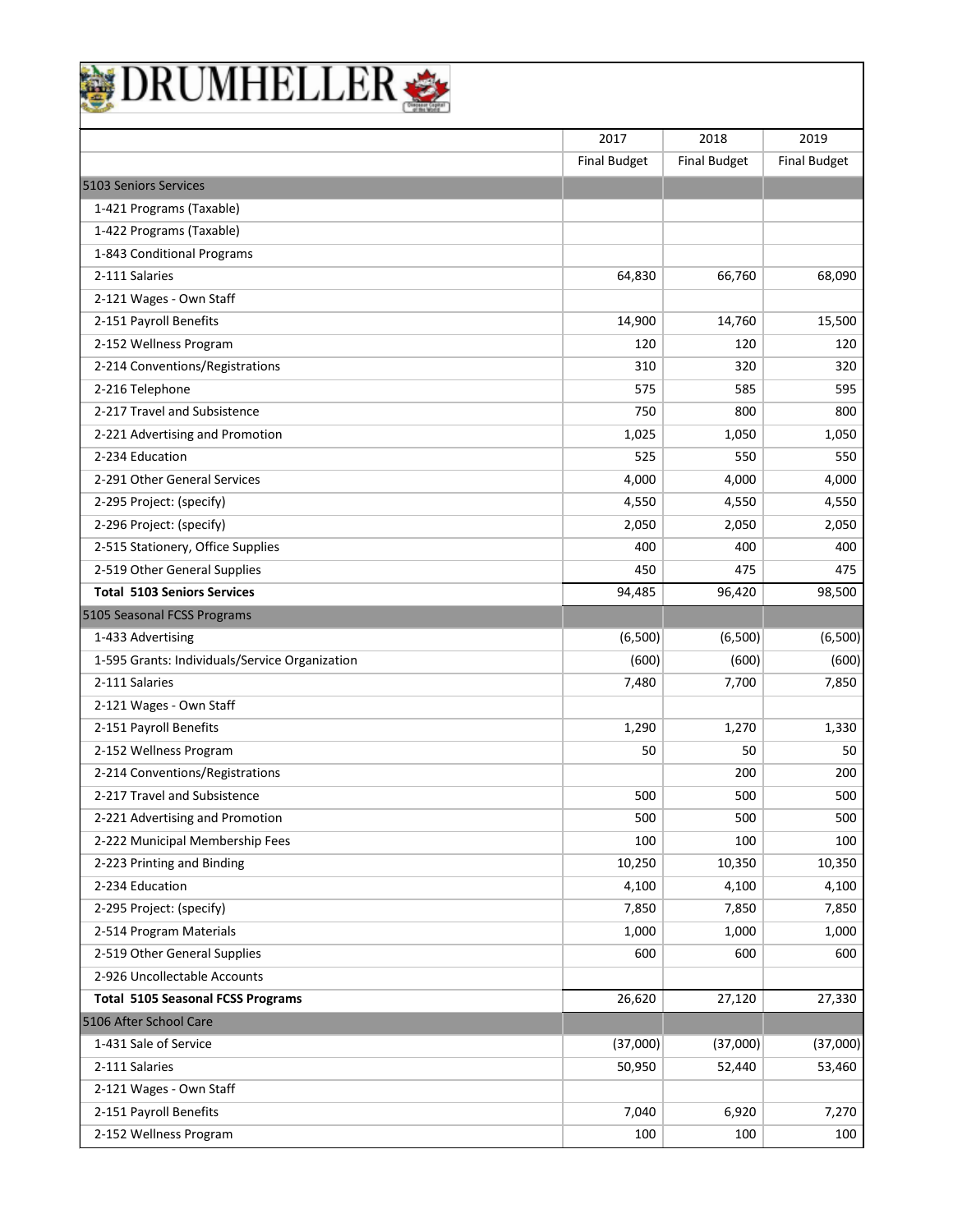| DRUMHELLER                                     |                     |                     |                     |
|------------------------------------------------|---------------------|---------------------|---------------------|
|                                                |                     |                     |                     |
|                                                | 2017                | 2018                | 2019                |
|                                                | <b>Final Budget</b> | <b>Final Budget</b> | <b>Final Budget</b> |
| 2-216 Telephone                                | 250                 | 255                 | 1,260               |
| 2-217 Travel and Subsistence                   |                     |                     |                     |
| 2-234 Education                                | 500                 | 500                 | 500                 |
| 2-291 Other General Services                   | 300                 | 300                 | 300                 |
| 2-514 Program Materials                        | 800                 | 800                 | 800                 |
| 2-519 Other General Supplies                   | 2,200               | 2,225               | 2,225               |
| <b>Total 5106 After School Care</b>            | 25,140              | 26,540              | 28,915              |
| 5121 Indirect Programs                         |                     |                     |                     |
| 1-595 Grants: Individuals/Service Organization |                     |                     |                     |
| 1-991 Other Income                             |                     |                     |                     |
| 2-223 Printing and Binding                     | 10,810              | 10,960              | 10,960              |
| 2-771 Grant: (specify) individuals, community  | 24,000              | 24,000              | 24,000              |
| 2-775 Grant: (specify) individuals, community  |                     |                     |                     |
| 2-776 Grant: (specify) individuals, community  |                     |                     |                     |
| <b>Total 5121 Indirect Programs</b>            | 34,810              | 34,960              | 34,960              |
| 5301 Seniors Foundation                        |                     |                     |                     |
| 1-111 Residential                              | (520, 505)          | (520, 505)          | (520, 505)          |
| 2-781 Requisition: (specify)                   | 520,505             | 520,505             | 520,505             |
| <b>Total 5301 Seniors Foundation</b>           |                     |                     |                     |
| 5302 Non-FCSS Programs - CBI                   |                     |                     |                     |
| 1-421 Programs (Taxable)                       |                     |                     |                     |
| 1-595 Grants: Individuals/Service Organization |                     |                     |                     |
| 1-841 Wage Subsidies                           | (42, 685)           | (42, 685)           | (42, 685)           |
| 1-849 Grant Surplus                            |                     |                     |                     |
| 2-111 Salaries                                 | 27,420              | 28,190              | 28,720              |
| 2-121 Wages - Own Staff                        |                     |                     |                     |
| 2-151 Payroll Benefits                         | 4,810               | 4,830               | 5,080               |
| 2-152 Wellness Program                         | 300                 | 300                 | 300                 |
| 2-216 Telephone                                | 1,220               | 2,240               | 1,260               |
| 2-217 Travel and Subsistence                   | 1,000               | 1,000               | 1,000               |
| 2-234 Education                                | 1,500               | 1,500               | 1,500               |
| 2-261 Rental/Lease: Buildings                  |                     |                     |                     |
| 2-291 Other General Services                   | 550                 | 550                 | 550                 |
| 2-295 Project: (specify)                       | 3,385               | 3,385               | 3,385               |
| 2-512 Goods for Re-Sale                        |                     |                     |                     |
| 2-514 Program Materials                        |                     |                     |                     |
| 2-519 Other General Supplies                   | 2,500               | 2,500               | 2,500               |
| Total 5302 Non-FCSS Programs - CBI             |                     | 1,810               | 1,610               |
| 5303 Non-FCSS Programs - FASD                  |                     |                     |                     |
| 1-841 Wage Subsidies                           | (46,000)            | (46,000)            | (46,000)            |
| 2-291 Other General Services                   | 46,000              | 46,000              | 46,000              |
| Total 5303 Non-FCSS Programs - FASD            |                     |                     |                     |
| 5601 Cemetery                                  |                     |                     |                     |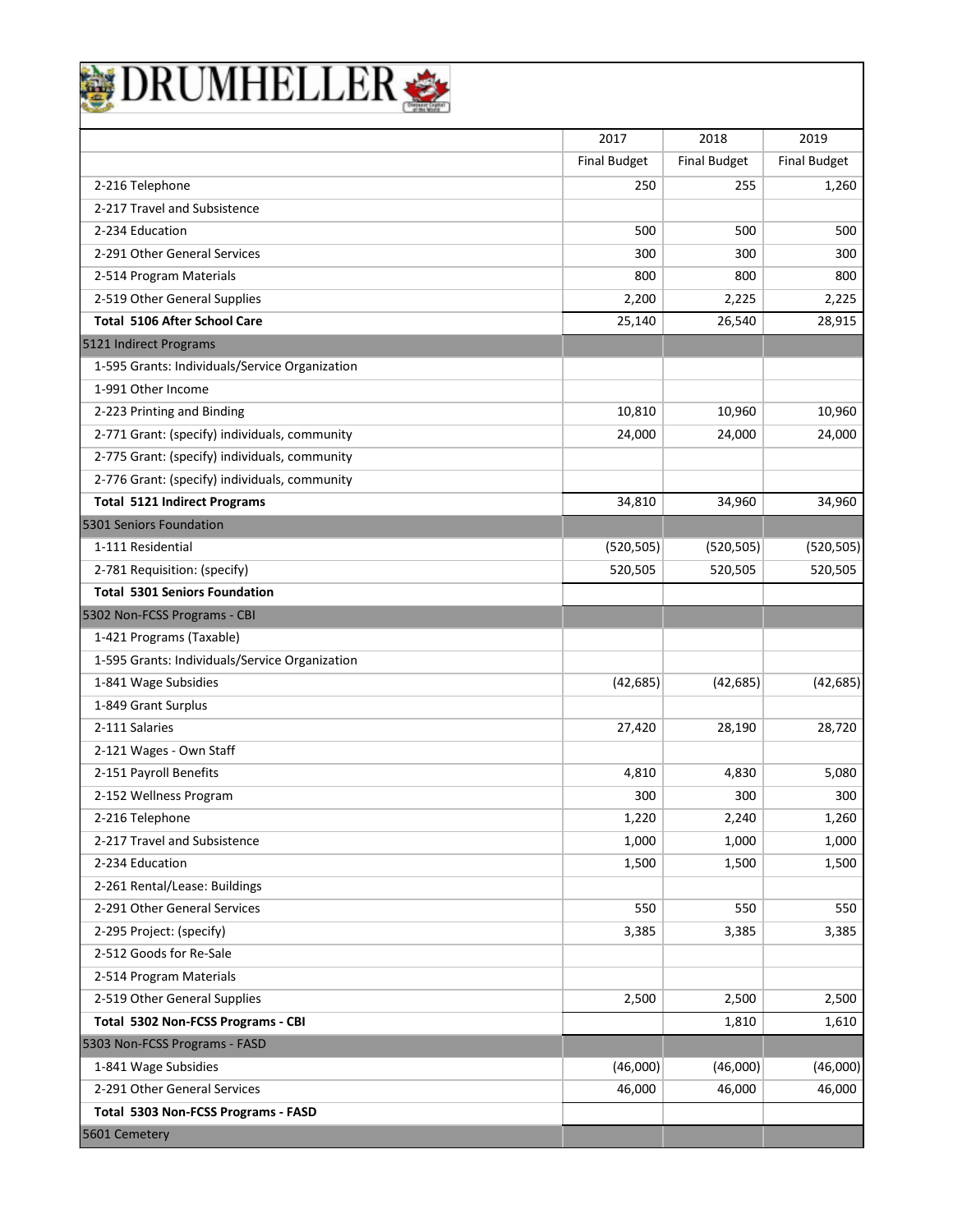|                                               | 2017                | 2018                | 2019                |
|-----------------------------------------------|---------------------|---------------------|---------------------|
|                                               | <b>Final Budget</b> | <b>Final Budget</b> | <b>Final Budget</b> |
| 1-443 Sale of Land                            | (39,000)            | (40,000)            | (40,000)            |
| 1-942 Drawn from Capital Reserve              |                     |                     |                     |
| 2-111 Salaries                                | 37,880              | 39,020              | 39,800              |
| 2-121 Wages - Own Staff                       |                     |                     |                     |
| 2-151 Payroll Benefits                        | 6,550               | 6,470               | 6,790               |
| 2-239 Other Professional                      |                     |                     |                     |
| 2-252 Repairs: Equipment                      | 1,600               | 1,650               | 1,650               |
| 2-254 Repairs: Structures                     | 2,550               | 2,600               | 2,600               |
| 2-255 Repairs: Capital Reinvestment Program   |                     |                     |                     |
| 2-272 Insurance and Bond Premiums             | 1,080               | 1,110               | 1,140               |
| 2-291 Other General Services                  | 9,100               | 9,250               | 9,250               |
| 2-519 Other General Supplies                  | 4,100               | 4,200               | 4,200               |
| 2-521 Fuel Oil Grease                         | 2,500               | 2,575               | 2,650               |
| 2-761 Contributed to Capital Reserves         |                     |                     |                     |
| 2-926 Uncollectable Accounts                  |                     |                     |                     |
| 2-930 Amortization Expense                    | 1,000               | 1,000               | 1,000               |
| <b>Total 5601 Cemetery</b>                    | 27,360              | 27,875              | 29,080              |
| 6101 Municipal Planning                       |                     |                     |                     |
| 2-771 Grant: (specify) individuals, community | 107,500             | 110,725             | 114,050             |
| <b>Total 6101 Municipal Planning</b>          | 107,500             | 110,725             | 114,050             |
| 6201 Economic Development                     |                     |                     |                     |
| 1-431 Sale of Service                         |                     |                     |                     |
| 1-843 Conditional Programs                    | (10,000)            | (10,000)            | (10,000)            |
| 2-111 Salaries                                | 49,150              | 50,110              | 50,770              |
| 2-121 Wages - Own Staff                       |                     |                     |                     |
| 2-151 Payroll Benefits                        | 8,610               | 8,680               | 9,110               |
| 2-152 Wellness Program                        | 100                 | 100                 | 100                 |
| 2-214 Conventions/Registrations               | 1,520               | 1,540               | 1,540               |
| 2-216 Telephone                               | 790                 | 805                 | 1,820               |
| 2-217 Travel and Subsistence                  | 2,000               | 2,150               | 2,150               |
| 2-221 Advertising and Promotion               |                     |                     |                     |
| 2-222 Municipal Membership Fees               | 3,865               | 3,930               | 3,980               |
| 2-234 Education                               | 1,500               | 1,500               | 1,500               |
| 2-291 Other General Services                  | 60,000              |                     |                     |
| 2-295 Project: (specify)                      | 43,000              | 33,100              | 33,100              |
| 2-771 Grant: (specify) individuals, community | 10,000              | 10,000              | 10,000              |
| 2-911 Rebates                                 | 2,700               | 2,700               | 2,700               |
| <b>Total 6201 Economic Development</b>        | 173,235             | 104,615             | 106,770             |
| 6202 Valley Bus Society                       |                     |                     |                     |
| 1-451 Custom Work                             | (4,670)             | (4,670)             | (4,670)             |
| 2-121 Wages - Own Staff                       |                     |                     |                     |
| 2-151 Payroll Benefits                        |                     |                     |                     |
| 2-212 Communication System                    | 270                 | 270                 | 270                 |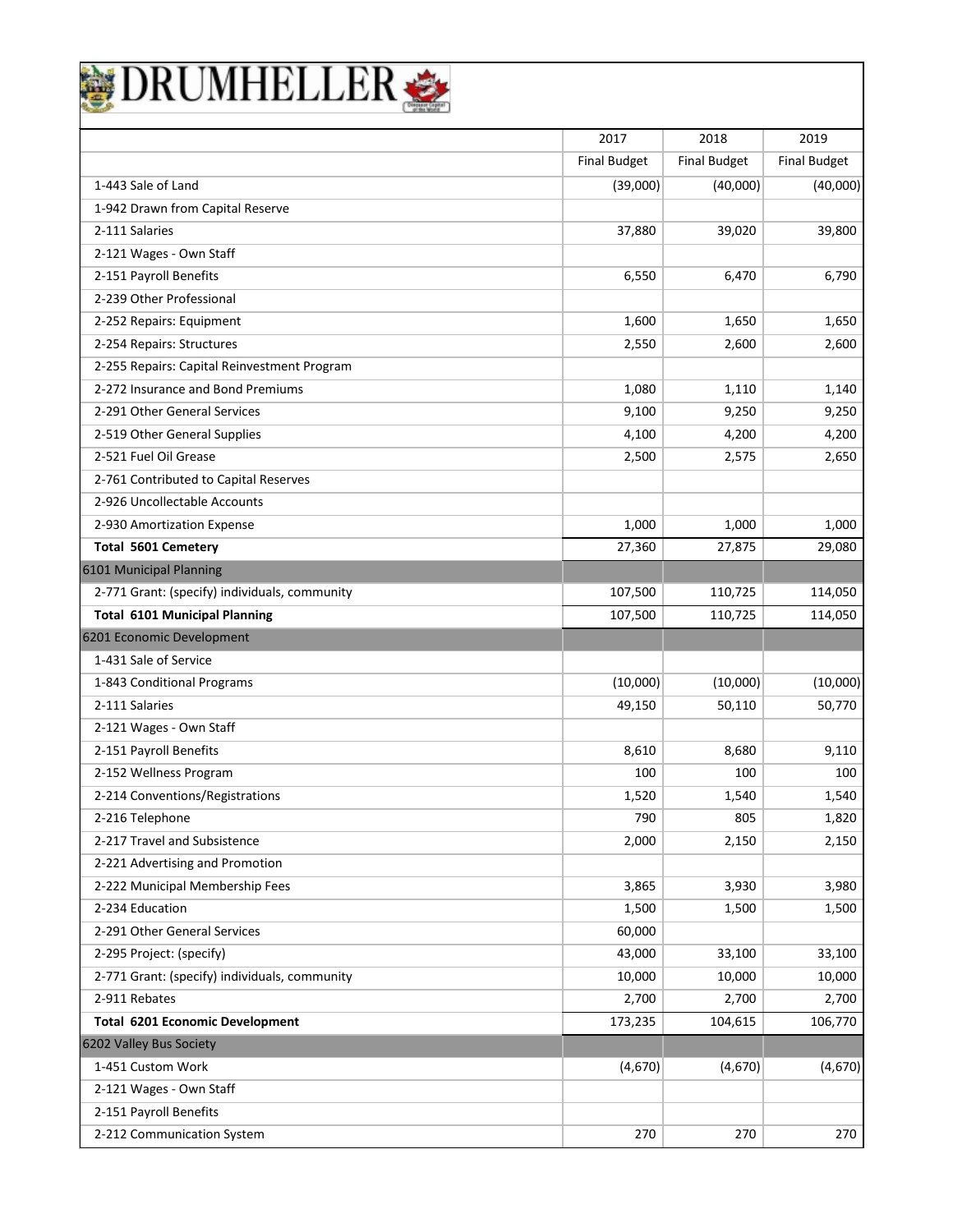| <b>DRUMHELLER</b>                               |                     |                     |                     |
|-------------------------------------------------|---------------------|---------------------|---------------------|
|                                                 |                     |                     |                     |
|                                                 | 2017                | 2018                | 2019                |
|                                                 | <b>Final Budget</b> | <b>Final Budget</b> | <b>Final Budget</b> |
| 2-252 Repairs: Equipment                        | 4,000               | 4,000               | 4,000               |
| 2-771 Grant: (specify) individuals, community   | 75,930              | 77,450              | 79,000              |
| <b>Total 6202 Valley Bus Society</b>            | 75,530              | 77,050              | 78,600              |
| 6204 Tourism                                    |                     |                     |                     |
| 2-111 Salaries                                  | 27,340              | 27,820              | 28,150              |
| 2-121 Wages - Own Staff                         |                     |                     |                     |
| 2-151 Payroll Benefits                          | 4,330               | 4,380               | 4,600               |
| 2-212 Communication System                      | 1,025               | 1,025               | 1,025               |
| 2-214 Conventions/Registrations                 | 800                 | 800                 | 800                 |
| 2-216 Telephone                                 | 480                 | 490                 | 500                 |
| 2-217 Travel and Subsistence                    | 1,600               | 1,600               | 1,600               |
| 2-221 Advertising and Promotion                 | 4,000               | 4,000               | 4,000               |
| 2-222 Municipal Membership Fees                 | 4,550               | 4,550               | 4,550               |
| 2-239 Other Professional                        | 2,500               | 2,500               | 2,500               |
| 2-242 Contract: (specify)                       | 46,600              | 47,000              | 47,500              |
| 2-291 Other General Services                    |                     |                     |                     |
| 2-771 Grant: (specify) individuals, community   | 30,000              | 20,000              | 10,000              |
| Total 6204 Tourism                              | 123,225             | 114,165             | 105,225             |
| 6601 Subdivisions and Developments              |                     |                     |                     |
| 1-443 Sale of Land                              | (350,000)           | (350,000)           | (350,000)           |
| 1-451 Custom Work                               |                     |                     |                     |
| 1-991 Other Income                              |                     |                     |                     |
| 2-111 Salaries                                  |                     |                     |                     |
| 2-221 Advertising and Promotion                 |                     |                     |                     |
| 2-237 Legal and Collection                      | 4,500               | 5,000               | 5,000               |
| 2-239 Other Professional                        |                     |                     |                     |
| 2-251 Repairs: Buildings                        |                     |                     |                     |
| 2-519 Other General Supplies                    |                     |                     |                     |
| 2-539 Adjustments to Land Inventory             | 305,000             | 305,000             | 305,000             |
| 2-761 Contributed to Capital Reserves           | 40,500              | 40,500              | 40,500              |
| 2-812 Penalties, Interest, Overdraft            |                     |                     |                     |
| 2-831 Interest                                  | 3,445               | 1,485               |                     |
| 2-930 Amortization Expense                      | 12,700              | 12,700              | 12,700              |
| <b>Total 6601 Subdivisions and Developments</b> | 16,145              | 14,685              | 13,200              |
| 6602 Land Rentals                               |                     |                     |                     |
| 1-561 Rental: Residential Land                  | (900)               | (900)               | (900)               |
| 1-562 Rental: Commercial Land                   | (2,800)             | (2,800)             | (2,800)             |
| 1-563 Rental: Farm Land                         |                     |                     |                     |
| <b>Total 6602 Land Rentals</b>                  | (3,700)             | (3,700)             | (3,700)             |
| 6701 Public Housing                             |                     |                     |                     |
| 1-843 Conditional Programs                      | (22, 346)           | (22, 346)           | (22, 346)           |
| 1-991 Other Income                              |                     |                     |                     |
| 1-992 Contributions: Community Organizations    |                     |                     |                     |

ן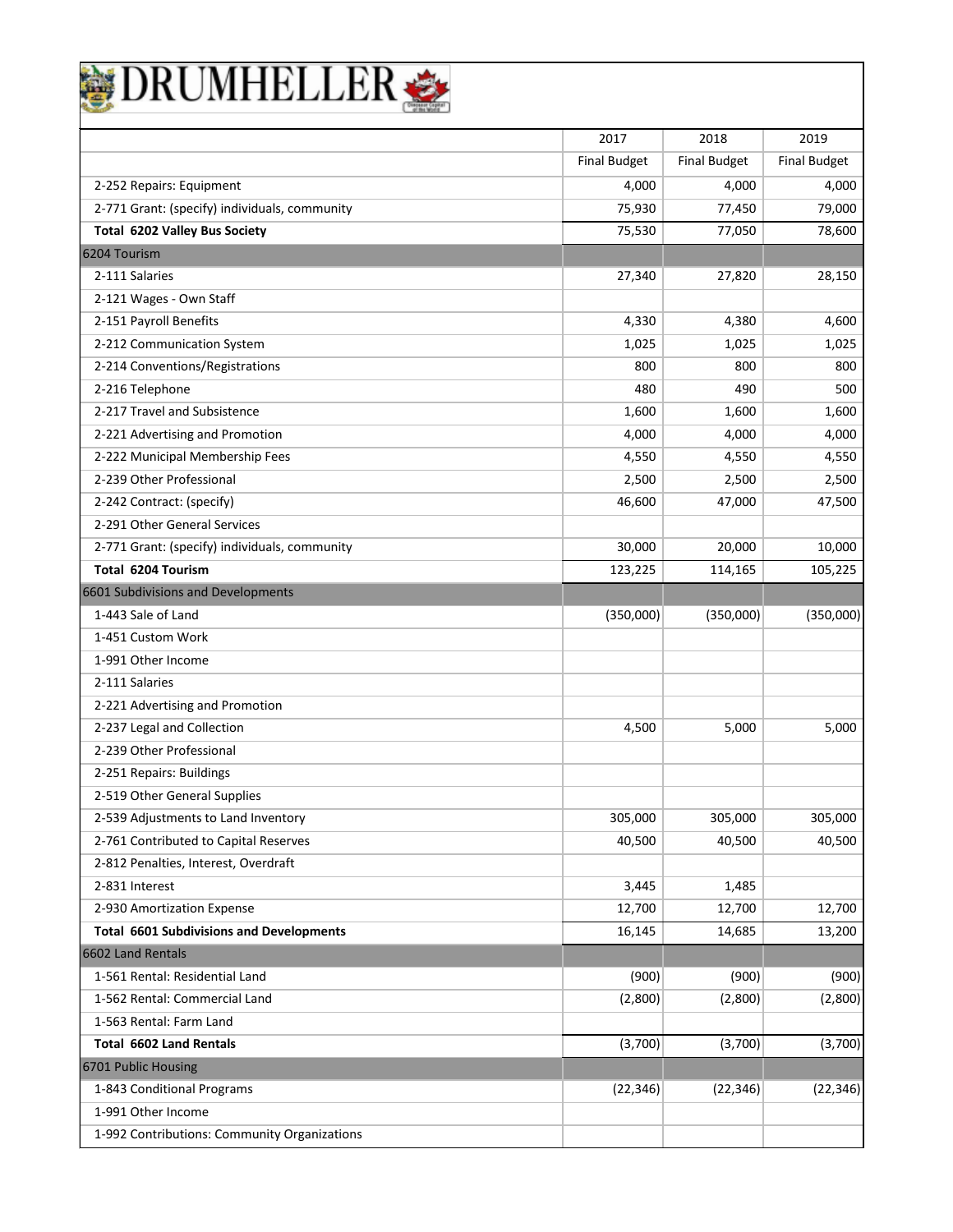|                                          | 2017<br><b>Final Budget</b> | 2018<br><b>Final Budget</b> | 2019<br><b>Final Budget</b> |
|------------------------------------------|-----------------------------|-----------------------------|-----------------------------|
| 2-239 Other Professional                 |                             |                             |                             |
| 2-242 Contract: (specify)                | 8,500                       | 8,500                       | 8,500                       |
| 2-251 Repairs: Buildings                 |                             |                             |                             |
| 2-272 Insurance and Bond Premiums        | 9,080                       | 9,350                       | 9,630                       |
| 2-291 Other General Services             |                             |                             |                             |
| 2-763 VADIM CONVERTED                    |                             |                             |                             |
| 2-831 Interest                           | 7,150                       | 5,930                       | 4,615                       |
| 2-930 Amortization Expense               | 90,400                      | 90,400                      | 90,400                      |
| <b>Total 6701 Public Housing</b>         | 92,784                      | 91,834                      | 90,799                      |
| 6902 Tourist Info / DRCDT                |                             |                             |                             |
| 1-581 Insurance Proceeds                 |                             |                             |                             |
| 2-251 Repairs: Buildings                 |                             |                             |                             |
| 2-272 Insurance and Bond Premiums        | 1.490                       | 1,530                       | 1,580                       |
| Total 6902 Tourist Info / DRCDT          | 1,490                       | 1,530                       | 1,580                       |
| 6904 Old Cells                           |                             |                             |                             |
| 2-251 Repairs: Buildings                 | 1,850                       | 1,850                       | 1,850                       |
| 2-253 Repairs: Other                     | 250                         | 250                         | 250                         |
| 2-291 Other General Services             |                             |                             |                             |
| 2-541 Utilities: Electricity             | 1,740                       | 1,800                       | 1,850                       |
| 2-542 Utilities: Gas                     | 1,510                       | 1,520                       | 1,550                       |
| Total 6904 Old Cells                     | 5,350                       | 5,420                       | 5,500                       |
| 6905 RCMP Building                       |                             |                             |                             |
| 1-451 Custom Work                        |                             |                             |                             |
| 1-564 Rental: Buildings                  | (42, 552)                   | (42, 552)                   | (42, 552)                   |
| 2-111 Salaries                           | 5,000                       | 5,150                       | 5,250                       |
| 2-121 Wages - Own Staff                  |                             |                             |                             |
| 2-151 Payroll Benefits                   | 1,230                       | 1,220                       | 1,280                       |
| 2-241 Janitorial Services                | 22,230                      | 23,250                      | 23,250                      |
| 2-251 Repairs: Buildings                 | 8,000                       | 8,000                       | 5,000                       |
| 2-253 Repairs: Other                     | 4,100                       | 4,100                       | 4,100                       |
| 2-272 Insurance and Bond Premiums        | 3,690                       | 3,800                       | 3,910                       |
| 2-291 Other General Services             | 12,150                      | 12,470                      | 13,320                      |
| 2-511 Safety Materials, Clothing & Shoes | 250                         | 250                         | 250                         |
| 2-519 Other General Supplies             | 550                         | 550                         | 550                         |
| 2-531 Chemicals and Salts                | 100                         | 100                         | 100                         |
| 2-541 Utilities: Electricity             | 18,800                      | 19,090                      | 19,030                      |
| 2-542 Utilities: Gas                     | 8,970                       | 8,940                       | 9,030                       |
| 2-543 Utilities: Water and Sewer         | 1,000                       | 1,000                       | 1,050                       |
| 2-761 Contributed to Capital Reserves    |                             |                             |                             |
| 2-926 Uncollectable Accounts             |                             |                             |                             |
| <b>Total 6905 RCMP Building</b>          | 43,518                      | 45,368                      | 43,568                      |
| 7201 Recreation Administration           |                             |                             |                             |
| 1-421 Programs (Taxable)                 |                             |                             |                             |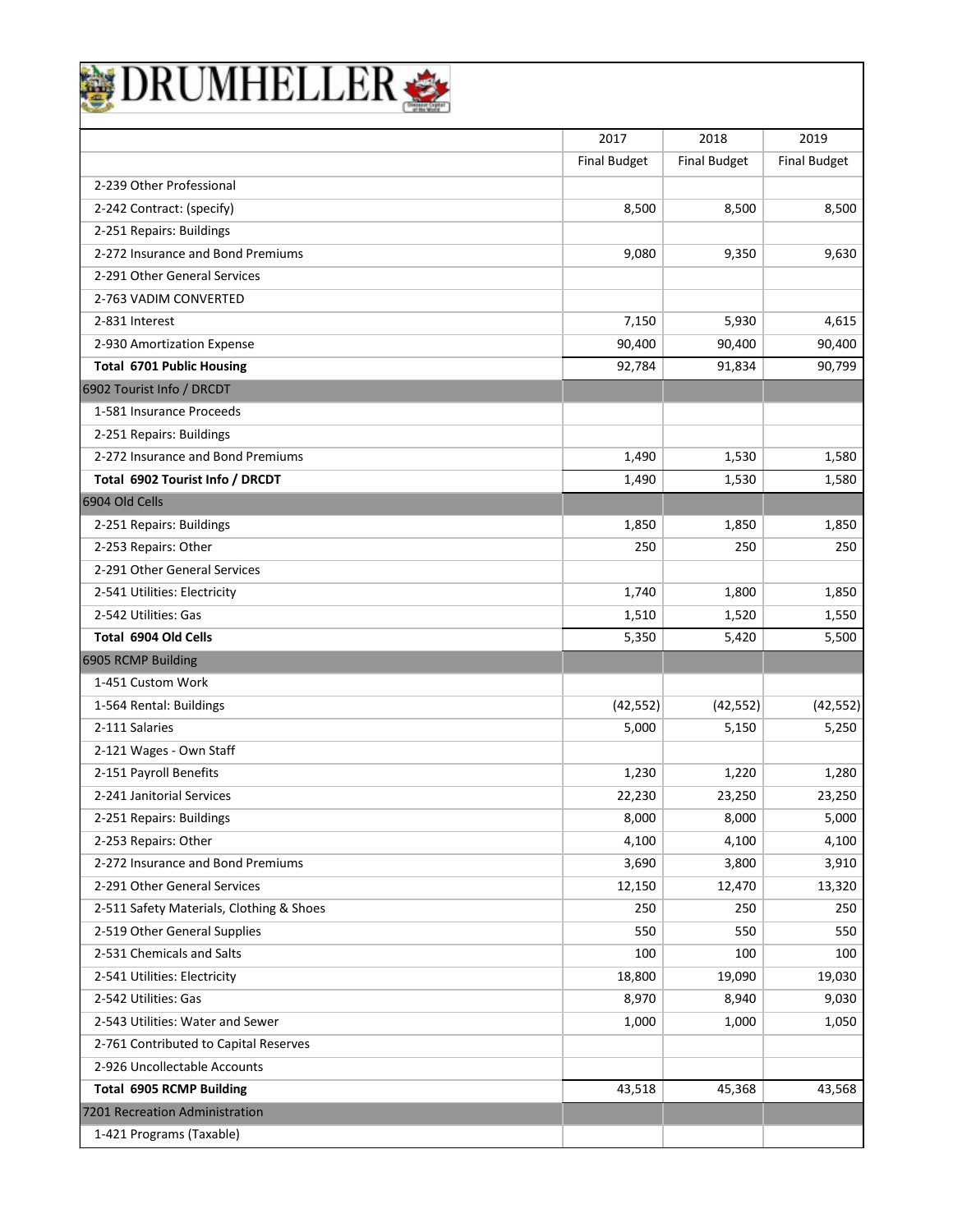|                                             | 2017                | 2018                | 2019                |
|---------------------------------------------|---------------------|---------------------|---------------------|
|                                             | <b>Final Budget</b> | <b>Final Budget</b> | <b>Final Budget</b> |
| 1-993 Gain (Loss) on Disposal of Asset      |                     |                     |                     |
| 2-111 Salaries                              | 65,120              | 67,070              | 68,410              |
| 2-121 Wages - Own Staff                     |                     |                     |                     |
| 2-151 Payroll Benefits                      | 16,920              | 16,820              | 17,660              |
| 2-152 Wellness Program                      | 400                 | 400                 | 400                 |
| 2-214 Conventions/Registrations             | 400                 | 400                 | 400                 |
| 2-216 Telephone                             | 1,035               | 2,050               | 1,065               |
| 2-217 Travel and Subsistence                | 500                 | 500                 | 500                 |
| 2-221 Advertising and Promotion             | 500                 | 550                 | 550                 |
| 2-222 Municipal Membership Fees             | 1,200               | 1,200               | 1,200               |
| 2-252 Repairs: Equipment                    | 500                 | 500                 | 500                 |
| 2-272 Insurance and Bond Premiums           | 810                 | 830                 | 850                 |
| 2-295 Project: (specify)                    |                     |                     |                     |
| 2-515 Stationery, Office Supplies           | 250                 | 250                 | 250                 |
| 2-519 Other General Supplies                |                     |                     |                     |
| 2-521 Fuel Oil Grease                       | 700                 | 730                 | 760                 |
| 2-930 Amortization Expense                  | 296,700             | 296,700             | 296,700             |
| <b>Total 7201 Recreation Administration</b> | 385,035             | 388,000             | 389,245             |
| 7202 Aquaplex                               |                     |                     |                     |
| 1-411 Admissions (taxable)                  | (65,500)            | (80,000)            | (80,000)            |
| 1-421 Programs (Taxable)                    | (2,000)             | (2,000)             | (2,000)             |
| 1-422 Programs (Taxable)                    |                     |                     |                     |
| 1-423 Programs (Taxable)                    | (43, 750)           | (60,000)            | (60,000)            |
| 1-425 Programs (specify) (non-taxable)      | (45,000)            | (45,000)            | (45,000)            |
| 1-442 Sale of Materials                     | (9,000)             | (11,000)            | (11,000)            |
| 1-444 Concession Sales                      | (6,500)             | (6,500)             | (6,500)             |
| 1-564 Rental: Buildings                     | (20,000)            | (22,000)            | (22,000)            |
| 1-841 Wage Subsidies                        |                     |                     |                     |
| 1-942 Drawn from Capital Reserve            | (150,000)           |                     |                     |
| 1-991 Other Income                          |                     |                     |                     |
| 2-111 Salaries                              | 478,320             | 523,570             | 534,040             |
| 2-121 Wages - Own Staff                     |                     |                     |                     |
| 2-151 Payroll Benefits                      | 75,030              | 80,940              | 84,990              |
| 2-152 Wellness Program                      | 1,200               | 1,200               | 1,200               |
| 2-214 Conventions/Registrations             | 2,000               | 2,050               | 2,050               |
| 2-216 Telephone                             | 2,630               | 1,660               | 1,690               |
| 2-217 Travel and Subsistence                | 3,000               | 3,000               | 3,000               |
| 2-221 Advertising and Promotion             | 3,500               | 1,000               | 1,000               |
| 2-222 Municipal Membership Fees             | 1,220               | 1,230               | 1,230               |
| 2-223 Printing and Binding                  |                     |                     |                     |
|                                             |                     |                     |                     |

 $\overline{\phantom{a}}$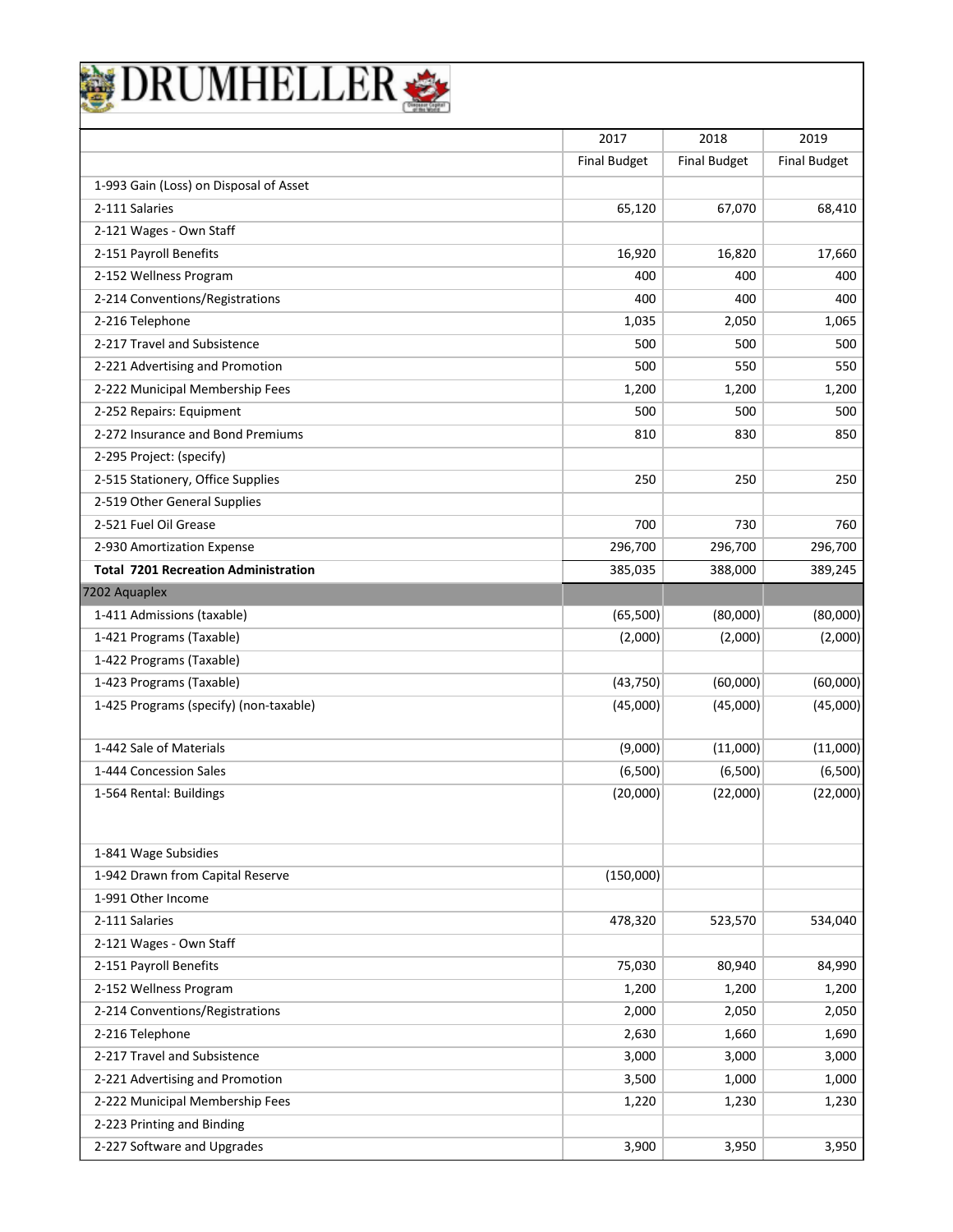| DRUMHELLEI                                  |                     |                     |                     |
|---------------------------------------------|---------------------|---------------------|---------------------|
|                                             | 2017                | 2018                | 2019                |
|                                             | <b>Final Budget</b> | <b>Final Budget</b> | <b>Final Budget</b> |
| 2-234 Education                             | 3,200               | 3,200               | 3,200               |
| 2-241 Janitorial Services                   | 950                 | 950                 | 950                 |
| 2-242 Contract: (specify)                   |                     |                     |                     |
| 2-251 Repairs: Buildings                    | 25,950              | 14,150              | 14,150              |
| 2-252 Repairs: Equipment                    | 10,500              | 10,500              | 10,500              |
| 2-253 Repairs: Other                        | 18,550              | 18,650              | 18,650              |
| 2-255 Repairs: Capital Reinvestment Program | 150,000             |                     |                     |
| 2-272 Insurance and Bond Premiums           | 7,420               | 7,640               | 7,870               |
| 2-291 Other General Services                | 13,985              | 5,815               | 10,020              |
| 2-295 Project: (specify)                    |                     |                     |                     |
| 2-511 Safety Materials, Clothing & Shoes    | 4,650               | 4,650               | 4,650               |
| 2-512 Goods for Re-Sale                     | 9,100               | 9,100               | 9,100               |
| 2-513 Goods for Re-Sale: Concession         | 6,000               | 6,000               | 6,000               |
| 2-514 Program Materials                     | 7,000               | 7,200               | 7,200               |
| 2-515 Stationery, Office Supplies           | 600                 | 600                 | 650                 |
| 2-518 Janitorial Supplies                   | 9,650               | 9,800               | 9,800               |
| 2-519 Other General Supplies                | 8,700               | 8,900               | 8,900               |
| 2-521 Fuel Oil Grease                       |                     |                     |                     |
| 2-531 Chemicals and Salts                   | 18,170              | 24,600              | 24,600              |
| 2-541 Utilities: Electricity                | 45,590              | 66,620              | 67,050              |
| 2-542 Utilities: Gas                        | 65,000              | 76,020              | 76,690              |
| 2-543 Utilities: Water and Sewer            | 24,000              | 31,500              | 33,000              |
| 2-812 Penalties, Interest, Overdraft        | 1,600               | 1,600               | 1,600               |
| 2-813 POS - Over/Short                      | 175                 | 175                 | 175                 |
| Total 7202 Aquaplex                         | 659,840             | 699,770             | 721,405             |
| <b>7203 Arena</b>                           |                     |                     |                     |
| 1-411 Admissions (taxable)                  | (6,000)             | (6,000)             | (6,000)             |
| 1-441 Sale of Utility                       |                     |                     |                     |
| 1-564 Rental: Buildings                     | (144,000)           | (146,000)           | (148,000)           |
| 1-942 Drawn from Capital Reserve            | (160,000)           |                     |                     |
| 1-991 Other Income                          |                     |                     |                     |
| 2-111 Salaries                              | 262,290             | 269,410             | 274,300             |
| 2-121 Wages - Own Staff                     |                     |                     |                     |
| 2-151 Payroll Benefits                      | 50,980              | 50,710              | 53,250              |
| 2-152 Wellness Program                      | 600                 | 600                 | 600                 |
| 2-214 Conventions/Registrations             | 600                 | 600                 | 600                 |
| 2-216 Telephone                             | 6,455               | 6,560               | 6,665               |
| 2-217 Travel and Subsistence                | 2,000               | 2,000               | 2,000               |
| 2-222 Municipal Membership Fees             | 1,465               | 1,465               | 1,465               |
| 2-234 Education                             | 3,870               |                     |                     |
| 2-241 Janitorial Services                   | 3,950               | 3,950               | 3,950               |
| 2-242 Contract: (specify)                   |                     |                     |                     |
| 2-251 Repairs: Buildings                    | 23,200              | 27,700              | 21,100              |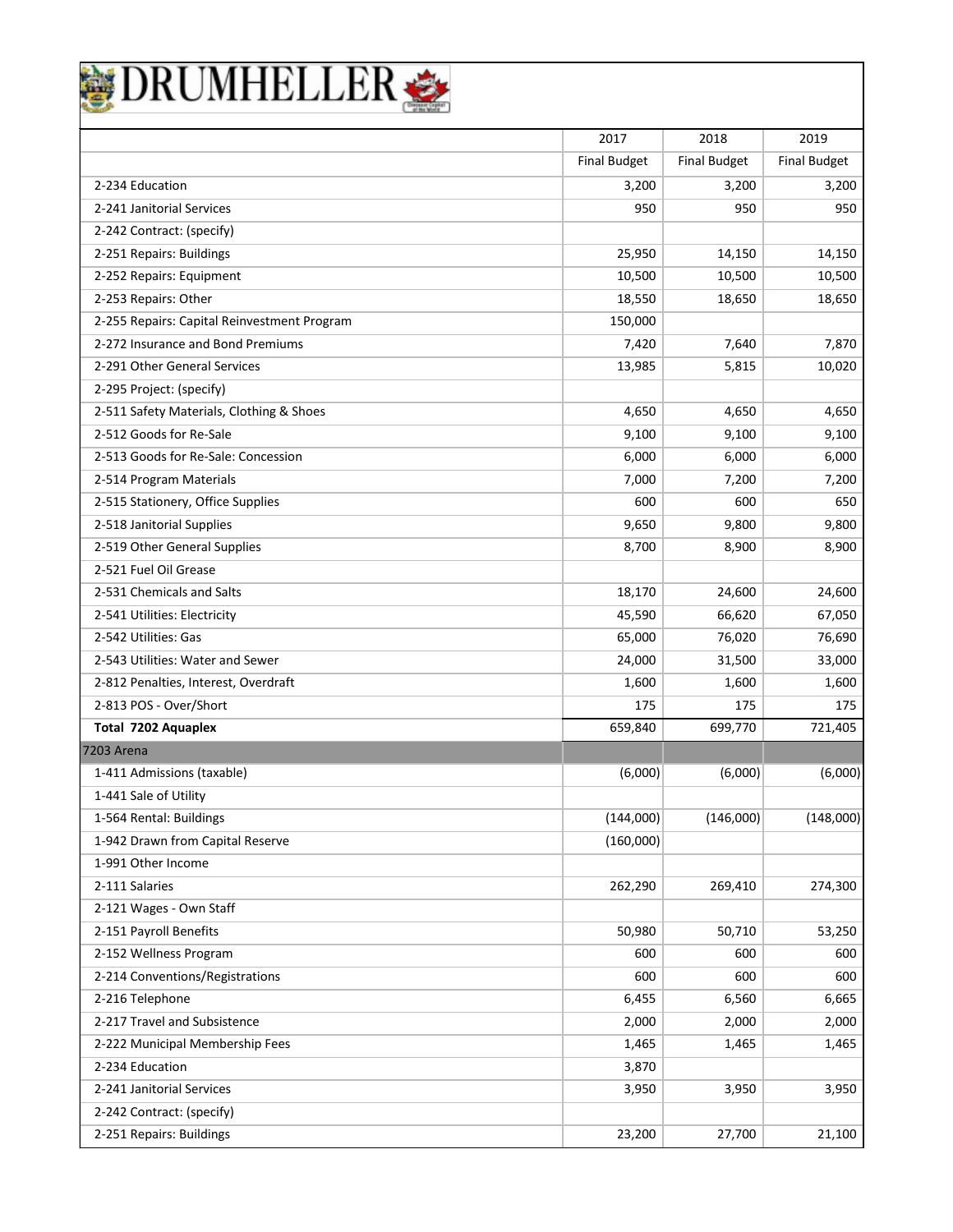| DRUMHELLER                                   |                     |                     |                     |
|----------------------------------------------|---------------------|---------------------|---------------------|
|                                              | 2017                | 2018                | 2019                |
|                                              | <b>Final Budget</b> | <b>Final Budget</b> | <b>Final Budget</b> |
| 2-252 Repairs: Equipment                     | 15,000              | 15,000              | 15,000              |
| 2-253 Repairs: Other                         | 20,800              | 33,000              | 20,800              |
| 2-255 Repairs: Capital Reinvestment Program  | 160,000             |                     |                     |
| 2-272 Insurance and Bond Premiums            | 27,930              | 28,770              | 29,630              |
| 2-291 Other General Services                 | 29,920              | 30,720              | 31,820              |
| 2-511 Safety Materials, Clothing & Shoes     | 5,200               | 5,300               | 5,300               |
| 2-518 Janitorial Supplies                    | 7,700               | 7,700               | 7,700               |
| 2-519 Other General Supplies                 | 1,600               | 2,950               | 1,600               |
| 2-521 Fuel Oil Grease                        | 2,000               | 2,050               | 2,100               |
| 2-524 Consumable, Small Tools                | 1,500               | 1,500               | 1,500               |
| 2-531 Chemicals and Salts                    | 6,600               | 6,700               | 6,700               |
| 2-541 Utilities: Electricity                 | 66,270              | 76,990              | 78,070              |
| 2-542 Utilities: Gas                         | 39,080              | 39,410              | 39,800              |
| 2-543 Utilities: Water and Sewer             | 32,000              | 33,200              | 34,400              |
| 2-761 Contributed to Capital Reserves        |                     |                     |                     |
| Total 7203 Arena                             | 461,010             | 494,285             | 484,350             |
| 7204 Parks and Playgrounds                   |                     |                     |                     |
| 1-451 Custom Work                            |                     |                     |                     |
| 1-564 Rental: Buildings                      | (8, 200)            | (8, 200)            | (8, 200)            |
| 1-565 Rental: Equipment                      |                     |                     |                     |
| 1-841 Wage Subsidies                         | (7, 200)            | (7,200)             | (7, 200)            |
| 1-843 Conditional Programs                   |                     |                     |                     |
| 1-942 Drawn from Capital Reserve             |                     |                     |                     |
| 1-991 Other Income                           | (2,000)             | (2,000)             | (2,000)             |
| 1-992 Contributions: Community Organizations |                     |                     |                     |
| 2-111 Salaries                               | 293,180             | 301,980             | 308,020             |
| 2-121 Wages - Own Staff                      |                     |                     |                     |
| 2-151 Payroll Benefits                       | 46,840              | 46,080              | 48,380              |
| 2-217 Travel and Subsistence                 |                     |                     |                     |
| 2-234 Education                              | 850                 |                     |                     |
| 2-241 Janitorial Services                    |                     |                     |                     |
| 2-242 Contract: (specify)                    |                     |                     |                     |
| 2-252 Repairs: Equipment                     | 16,000              | 16,000              | 16,000              |
| 2-253 Repairs: Other                         | 1,500               | 1,550               | 1,600               |
| 2-254 Repairs: Structures                    | 42,800              | 42,800              | 42,800              |
| 2-255 Repairs: Capital Reinvestment Program  |                     |                     |                     |
| 2-262 Rental/Lease: Equipment/Furnishings    | 4,000               | 4,000               | 4,000               |
| 2-272 Insurance and Bond Premiums            | 10,820              | 11,140              | 11,470              |
| 2-291 Other General Services                 | 24,000              | 24,870              | 25,550              |
| 2-292 Contracted Service (Specify)           | 6,600               | 6,600               | 6,600               |
| 2-511 Safety Materials, Clothing & Shoes     | 3,500               | 3,500               | 3,500               |
| 2-518 Janitorial Supplies                    | 6,725               | 6,850               | 6,850               |
| 2-519 Other General Supplies                 | 20,550              | 16,550              | 16,550              |

 $\mathbf l$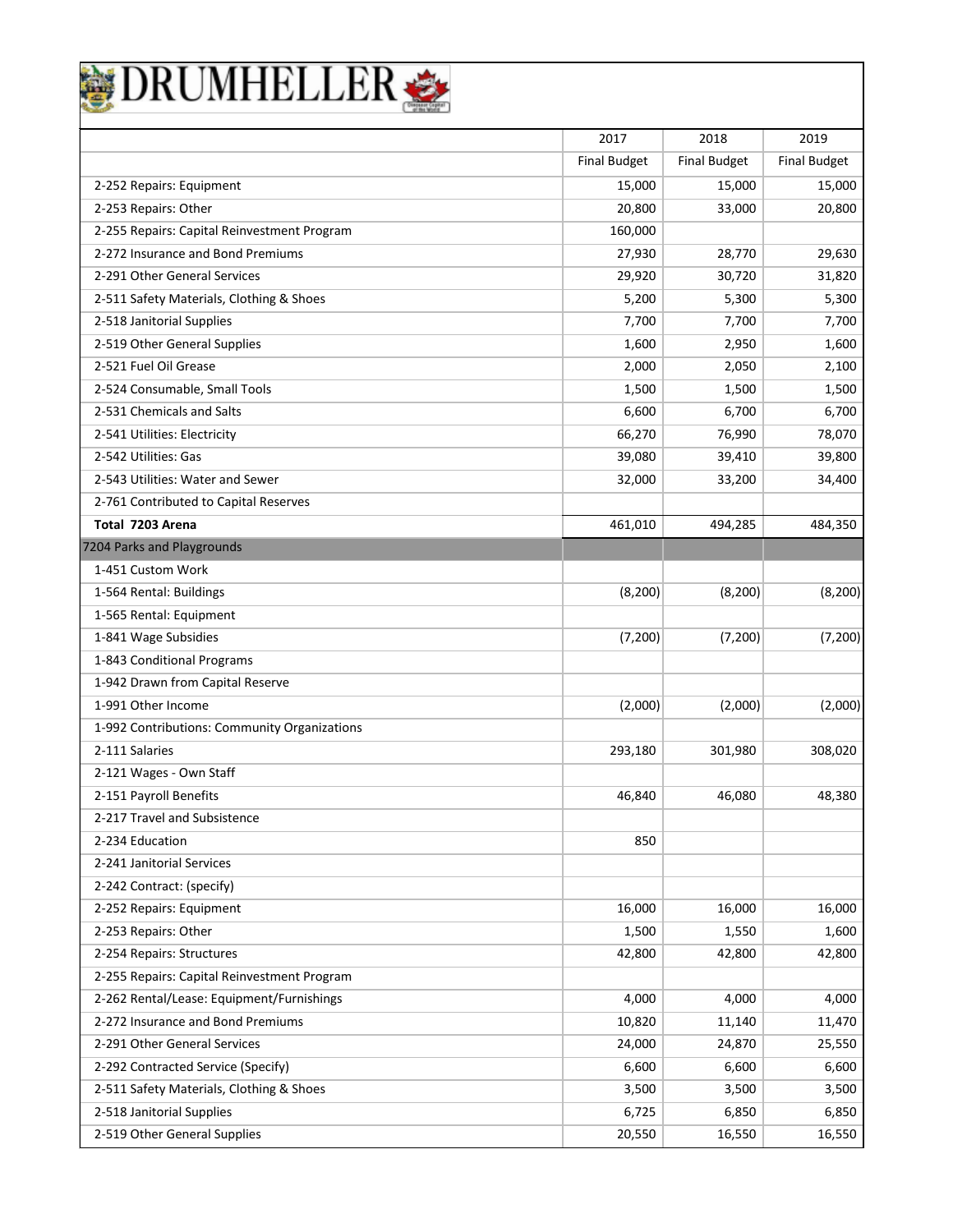| 2017<br>2018<br>2019<br><b>Final Budget</b><br><b>Final Budget</b><br><b>Final Budget</b><br>2-521 Fuel Oil Grease<br>12,000<br>12,400<br>12,800<br>2-524 Consumable, Small Tools<br>2,500<br>2,500<br>2,500<br>2-531 Chemicals and Salts<br>2,500<br>2,500<br>2,500<br>2-535 Sand and Gravel<br>1,500<br>1,500<br>1,500<br>2-541 Utilities: Electricity<br>16,860<br>18,860<br>17,880<br>2-542 Utilities: Gas<br>590<br>600<br>2-543 Utilities: Water and Sewer<br>70,000<br>67,000<br>68,500<br>2-771 Grant: (specify) individuals, community<br><b>Total 7204 Parks and Playgrounds</b><br>562,915<br>570,400<br>582,700<br>7205 Seasonal Recreation Programs<br>1-425 Programs (specify) (non-taxable)<br>(30,000)<br>(30,000)<br>1-991 Other Income<br>2-111 Salaries<br>28,220<br>29,250<br>2-121 Wages - Own Staff<br>2-151 Payroll Benefits<br>2,330<br>2,440<br>2,490<br>2-216 Telephone<br>2-217 Travel and Subsistence<br>2,800<br>2,875<br>2,875<br>2-221 Advertising and Promotion<br>550<br>550<br>550<br>2-234 Education<br>500<br>500<br>500<br>2-291 Other General Services<br>1,800<br>1,850<br>2-514 Program Materials<br>3,600<br>3,600<br>3,600<br>2-519 Other General Supplies<br><b>Total 7205 Seasonal Recreation Programs</b><br>9,910<br>10,955<br>7206 Curling Club<br>1-441 Sale of Utility<br>(18,680)<br>(19,030)<br>2-251 Repairs: Buildings<br>2,000<br>2,000<br>2-272 Insurance and Bond Premiums<br>11,780<br>12,130<br>2-291 Other General Services<br>960<br>985<br>2-541 Utilities: Electricity<br>18,680<br>19,030<br><b>Total 7206 Curling Club</b><br>14,740<br>15,115<br>7402 Library<br>1-991 Other Income<br>(2,550)<br>(2,600)<br>2-216 Telephone<br>2,550<br>2,600<br>2-261 Rental/Lease: Buildings<br>75,000<br>75,000<br>75,000<br>2-771 Grant: (specify) individuals, community<br>208,050<br>227,880<br>232,395<br>Total 7402 Library<br>283,050<br>302,880<br>307,395 | DRUMHELLEF              |  |            |
|-------------------------------------------------------------------------------------------------------------------------------------------------------------------------------------------------------------------------------------------------------------------------------------------------------------------------------------------------------------------------------------------------------------------------------------------------------------------------------------------------------------------------------------------------------------------------------------------------------------------------------------------------------------------------------------------------------------------------------------------------------------------------------------------------------------------------------------------------------------------------------------------------------------------------------------------------------------------------------------------------------------------------------------------------------------------------------------------------------------------------------------------------------------------------------------------------------------------------------------------------------------------------------------------------------------------------------------------------------------------------------------------------------------------------------------------------------------------------------------------------------------------------------------------------------------------------------------------------------------------------------------------------------------------------------------------------------------------------------------------------------------------------------------------------------------------------------------------------------------------------------------------------------------------------|-------------------------|--|------------|
|                                                                                                                                                                                                                                                                                                                                                                                                                                                                                                                                                                                                                                                                                                                                                                                                                                                                                                                                                                                                                                                                                                                                                                                                                                                                                                                                                                                                                                                                                                                                                                                                                                                                                                                                                                                                                                                                                                                         |                         |  |            |
|                                                                                                                                                                                                                                                                                                                                                                                                                                                                                                                                                                                                                                                                                                                                                                                                                                                                                                                                                                                                                                                                                                                                                                                                                                                                                                                                                                                                                                                                                                                                                                                                                                                                                                                                                                                                                                                                                                                         |                         |  |            |
|                                                                                                                                                                                                                                                                                                                                                                                                                                                                                                                                                                                                                                                                                                                                                                                                                                                                                                                                                                                                                                                                                                                                                                                                                                                                                                                                                                                                                                                                                                                                                                                                                                                                                                                                                                                                                                                                                                                         |                         |  |            |
|                                                                                                                                                                                                                                                                                                                                                                                                                                                                                                                                                                                                                                                                                                                                                                                                                                                                                                                                                                                                                                                                                                                                                                                                                                                                                                                                                                                                                                                                                                                                                                                                                                                                                                                                                                                                                                                                                                                         |                         |  |            |
|                                                                                                                                                                                                                                                                                                                                                                                                                                                                                                                                                                                                                                                                                                                                                                                                                                                                                                                                                                                                                                                                                                                                                                                                                                                                                                                                                                                                                                                                                                                                                                                                                                                                                                                                                                                                                                                                                                                         |                         |  |            |
|                                                                                                                                                                                                                                                                                                                                                                                                                                                                                                                                                                                                                                                                                                                                                                                                                                                                                                                                                                                                                                                                                                                                                                                                                                                                                                                                                                                                                                                                                                                                                                                                                                                                                                                                                                                                                                                                                                                         |                         |  |            |
|                                                                                                                                                                                                                                                                                                                                                                                                                                                                                                                                                                                                                                                                                                                                                                                                                                                                                                                                                                                                                                                                                                                                                                                                                                                                                                                                                                                                                                                                                                                                                                                                                                                                                                                                                                                                                                                                                                                         |                         |  |            |
|                                                                                                                                                                                                                                                                                                                                                                                                                                                                                                                                                                                                                                                                                                                                                                                                                                                                                                                                                                                                                                                                                                                                                                                                                                                                                                                                                                                                                                                                                                                                                                                                                                                                                                                                                                                                                                                                                                                         |                         |  |            |
|                                                                                                                                                                                                                                                                                                                                                                                                                                                                                                                                                                                                                                                                                                                                                                                                                                                                                                                                                                                                                                                                                                                                                                                                                                                                                                                                                                                                                                                                                                                                                                                                                                                                                                                                                                                                                                                                                                                         |                         |  | 620        |
|                                                                                                                                                                                                                                                                                                                                                                                                                                                                                                                                                                                                                                                                                                                                                                                                                                                                                                                                                                                                                                                                                                                                                                                                                                                                                                                                                                                                                                                                                                                                                                                                                                                                                                                                                                                                                                                                                                                         |                         |  |            |
|                                                                                                                                                                                                                                                                                                                                                                                                                                                                                                                                                                                                                                                                                                                                                                                                                                                                                                                                                                                                                                                                                                                                                                                                                                                                                                                                                                                                                                                                                                                                                                                                                                                                                                                                                                                                                                                                                                                         |                         |  |            |
|                                                                                                                                                                                                                                                                                                                                                                                                                                                                                                                                                                                                                                                                                                                                                                                                                                                                                                                                                                                                                                                                                                                                                                                                                                                                                                                                                                                                                                                                                                                                                                                                                                                                                                                                                                                                                                                                                                                         |                         |  |            |
|                                                                                                                                                                                                                                                                                                                                                                                                                                                                                                                                                                                                                                                                                                                                                                                                                                                                                                                                                                                                                                                                                                                                                                                                                                                                                                                                                                                                                                                                                                                                                                                                                                                                                                                                                                                                                                                                                                                         |                         |  |            |
|                                                                                                                                                                                                                                                                                                                                                                                                                                                                                                                                                                                                                                                                                                                                                                                                                                                                                                                                                                                                                                                                                                                                                                                                                                                                                                                                                                                                                                                                                                                                                                                                                                                                                                                                                                                                                                                                                                                         |                         |  | (30,000)   |
|                                                                                                                                                                                                                                                                                                                                                                                                                                                                                                                                                                                                                                                                                                                                                                                                                                                                                                                                                                                                                                                                                                                                                                                                                                                                                                                                                                                                                                                                                                                                                                                                                                                                                                                                                                                                                                                                                                                         |                         |  |            |
|                                                                                                                                                                                                                                                                                                                                                                                                                                                                                                                                                                                                                                                                                                                                                                                                                                                                                                                                                                                                                                                                                                                                                                                                                                                                                                                                                                                                                                                                                                                                                                                                                                                                                                                                                                                                                                                                                                                         |                         |  | 29,960     |
|                                                                                                                                                                                                                                                                                                                                                                                                                                                                                                                                                                                                                                                                                                                                                                                                                                                                                                                                                                                                                                                                                                                                                                                                                                                                                                                                                                                                                                                                                                                                                                                                                                                                                                                                                                                                                                                                                                                         |                         |  |            |
|                                                                                                                                                                                                                                                                                                                                                                                                                                                                                                                                                                                                                                                                                                                                                                                                                                                                                                                                                                                                                                                                                                                                                                                                                                                                                                                                                                                                                                                                                                                                                                                                                                                                                                                                                                                                                                                                                                                         |                         |  |            |
|                                                                                                                                                                                                                                                                                                                                                                                                                                                                                                                                                                                                                                                                                                                                                                                                                                                                                                                                                                                                                                                                                                                                                                                                                                                                                                                                                                                                                                                                                                                                                                                                                                                                                                                                                                                                                                                                                                                         |                         |  |            |
|                                                                                                                                                                                                                                                                                                                                                                                                                                                                                                                                                                                                                                                                                                                                                                                                                                                                                                                                                                                                                                                                                                                                                                                                                                                                                                                                                                                                                                                                                                                                                                                                                                                                                                                                                                                                                                                                                                                         |                         |  |            |
|                                                                                                                                                                                                                                                                                                                                                                                                                                                                                                                                                                                                                                                                                                                                                                                                                                                                                                                                                                                                                                                                                                                                                                                                                                                                                                                                                                                                                                                                                                                                                                                                                                                                                                                                                                                                                                                                                                                         |                         |  |            |
|                                                                                                                                                                                                                                                                                                                                                                                                                                                                                                                                                                                                                                                                                                                                                                                                                                                                                                                                                                                                                                                                                                                                                                                                                                                                                                                                                                                                                                                                                                                                                                                                                                                                                                                                                                                                                                                                                                                         |                         |  |            |
|                                                                                                                                                                                                                                                                                                                                                                                                                                                                                                                                                                                                                                                                                                                                                                                                                                                                                                                                                                                                                                                                                                                                                                                                                                                                                                                                                                                                                                                                                                                                                                                                                                                                                                                                                                                                                                                                                                                         |                         |  | 1,850      |
|                                                                                                                                                                                                                                                                                                                                                                                                                                                                                                                                                                                                                                                                                                                                                                                                                                                                                                                                                                                                                                                                                                                                                                                                                                                                                                                                                                                                                                                                                                                                                                                                                                                                                                                                                                                                                                                                                                                         |                         |  |            |
|                                                                                                                                                                                                                                                                                                                                                                                                                                                                                                                                                                                                                                                                                                                                                                                                                                                                                                                                                                                                                                                                                                                                                                                                                                                                                                                                                                                                                                                                                                                                                                                                                                                                                                                                                                                                                                                                                                                         |                         |  |            |
|                                                                                                                                                                                                                                                                                                                                                                                                                                                                                                                                                                                                                                                                                                                                                                                                                                                                                                                                                                                                                                                                                                                                                                                                                                                                                                                                                                                                                                                                                                                                                                                                                                                                                                                                                                                                                                                                                                                         |                         |  | 11,825     |
|                                                                                                                                                                                                                                                                                                                                                                                                                                                                                                                                                                                                                                                                                                                                                                                                                                                                                                                                                                                                                                                                                                                                                                                                                                                                                                                                                                                                                                                                                                                                                                                                                                                                                                                                                                                                                                                                                                                         |                         |  |            |
|                                                                                                                                                                                                                                                                                                                                                                                                                                                                                                                                                                                                                                                                                                                                                                                                                                                                                                                                                                                                                                                                                                                                                                                                                                                                                                                                                                                                                                                                                                                                                                                                                                                                                                                                                                                                                                                                                                                         |                         |  | (19,030)   |
|                                                                                                                                                                                                                                                                                                                                                                                                                                                                                                                                                                                                                                                                                                                                                                                                                                                                                                                                                                                                                                                                                                                                                                                                                                                                                                                                                                                                                                                                                                                                                                                                                                                                                                                                                                                                                                                                                                                         |                         |  | 2,000      |
|                                                                                                                                                                                                                                                                                                                                                                                                                                                                                                                                                                                                                                                                                                                                                                                                                                                                                                                                                                                                                                                                                                                                                                                                                                                                                                                                                                                                                                                                                                                                                                                                                                                                                                                                                                                                                                                                                                                         |                         |  | 12,490     |
|                                                                                                                                                                                                                                                                                                                                                                                                                                                                                                                                                                                                                                                                                                                                                                                                                                                                                                                                                                                                                                                                                                                                                                                                                                                                                                                                                                                                                                                                                                                                                                                                                                                                                                                                                                                                                                                                                                                         |                         |  | 985        |
|                                                                                                                                                                                                                                                                                                                                                                                                                                                                                                                                                                                                                                                                                                                                                                                                                                                                                                                                                                                                                                                                                                                                                                                                                                                                                                                                                                                                                                                                                                                                                                                                                                                                                                                                                                                                                                                                                                                         |                         |  | 19,030     |
|                                                                                                                                                                                                                                                                                                                                                                                                                                                                                                                                                                                                                                                                                                                                                                                                                                                                                                                                                                                                                                                                                                                                                                                                                                                                                                                                                                                                                                                                                                                                                                                                                                                                                                                                                                                                                                                                                                                         |                         |  | 15,475     |
|                                                                                                                                                                                                                                                                                                                                                                                                                                                                                                                                                                                                                                                                                                                                                                                                                                                                                                                                                                                                                                                                                                                                                                                                                                                                                                                                                                                                                                                                                                                                                                                                                                                                                                                                                                                                                                                                                                                         |                         |  |            |
|                                                                                                                                                                                                                                                                                                                                                                                                                                                                                                                                                                                                                                                                                                                                                                                                                                                                                                                                                                                                                                                                                                                                                                                                                                                                                                                                                                                                                                                                                                                                                                                                                                                                                                                                                                                                                                                                                                                         |                         |  | (2,650)    |
|                                                                                                                                                                                                                                                                                                                                                                                                                                                                                                                                                                                                                                                                                                                                                                                                                                                                                                                                                                                                                                                                                                                                                                                                                                                                                                                                                                                                                                                                                                                                                                                                                                                                                                                                                                                                                                                                                                                         |                         |  | 2,650      |
|                                                                                                                                                                                                                                                                                                                                                                                                                                                                                                                                                                                                                                                                                                                                                                                                                                                                                                                                                                                                                                                                                                                                                                                                                                                                                                                                                                                                                                                                                                                                                                                                                                                                                                                                                                                                                                                                                                                         |                         |  |            |
|                                                                                                                                                                                                                                                                                                                                                                                                                                                                                                                                                                                                                                                                                                                                                                                                                                                                                                                                                                                                                                                                                                                                                                                                                                                                                                                                                                                                                                                                                                                                                                                                                                                                                                                                                                                                                                                                                                                         |                         |  |            |
|                                                                                                                                                                                                                                                                                                                                                                                                                                                                                                                                                                                                                                                                                                                                                                                                                                                                                                                                                                                                                                                                                                                                                                                                                                                                                                                                                                                                                                                                                                                                                                                                                                                                                                                                                                                                                                                                                                                         |                         |  |            |
|                                                                                                                                                                                                                                                                                                                                                                                                                                                                                                                                                                                                                                                                                                                                                                                                                                                                                                                                                                                                                                                                                                                                                                                                                                                                                                                                                                                                                                                                                                                                                                                                                                                                                                                                                                                                                                                                                                                         | 7404 Community Facility |  |            |
| 1-411 Admissions (taxable)<br>(30,000)<br>(30,000)                                                                                                                                                                                                                                                                                                                                                                                                                                                                                                                                                                                                                                                                                                                                                                                                                                                                                                                                                                                                                                                                                                                                                                                                                                                                                                                                                                                                                                                                                                                                                                                                                                                                                                                                                                                                                                                                      |                         |  | (30,600)   |
| 1-421 Programs (Taxable)<br>(15,000)<br>(15,000)                                                                                                                                                                                                                                                                                                                                                                                                                                                                                                                                                                                                                                                                                                                                                                                                                                                                                                                                                                                                                                                                                                                                                                                                                                                                                                                                                                                                                                                                                                                                                                                                                                                                                                                                                                                                                                                                        |                         |  | (15,000)   |
| 1-422 Programs (Taxable)<br>(75,000)<br>(75,000)                                                                                                                                                                                                                                                                                                                                                                                                                                                                                                                                                                                                                                                                                                                                                                                                                                                                                                                                                                                                                                                                                                                                                                                                                                                                                                                                                                                                                                                                                                                                                                                                                                                                                                                                                                                                                                                                        |                         |  | (75,000)   |
| (285,000)<br>(290,000)<br>1-423 Programs (Taxable)                                                                                                                                                                                                                                                                                                                                                                                                                                                                                                                                                                                                                                                                                                                                                                                                                                                                                                                                                                                                                                                                                                                                                                                                                                                                                                                                                                                                                                                                                                                                                                                                                                                                                                                                                                                                                                                                      |                         |  | (295, 300) |
| 1-425 Programs (specify) (non-taxable)<br>(10,000)<br>(10,000)                                                                                                                                                                                                                                                                                                                                                                                                                                                                                                                                                                                                                                                                                                                                                                                                                                                                                                                                                                                                                                                                                                                                                                                                                                                                                                                                                                                                                                                                                                                                                                                                                                                                                                                                                                                                                                                          |                         |  | (10,000)   |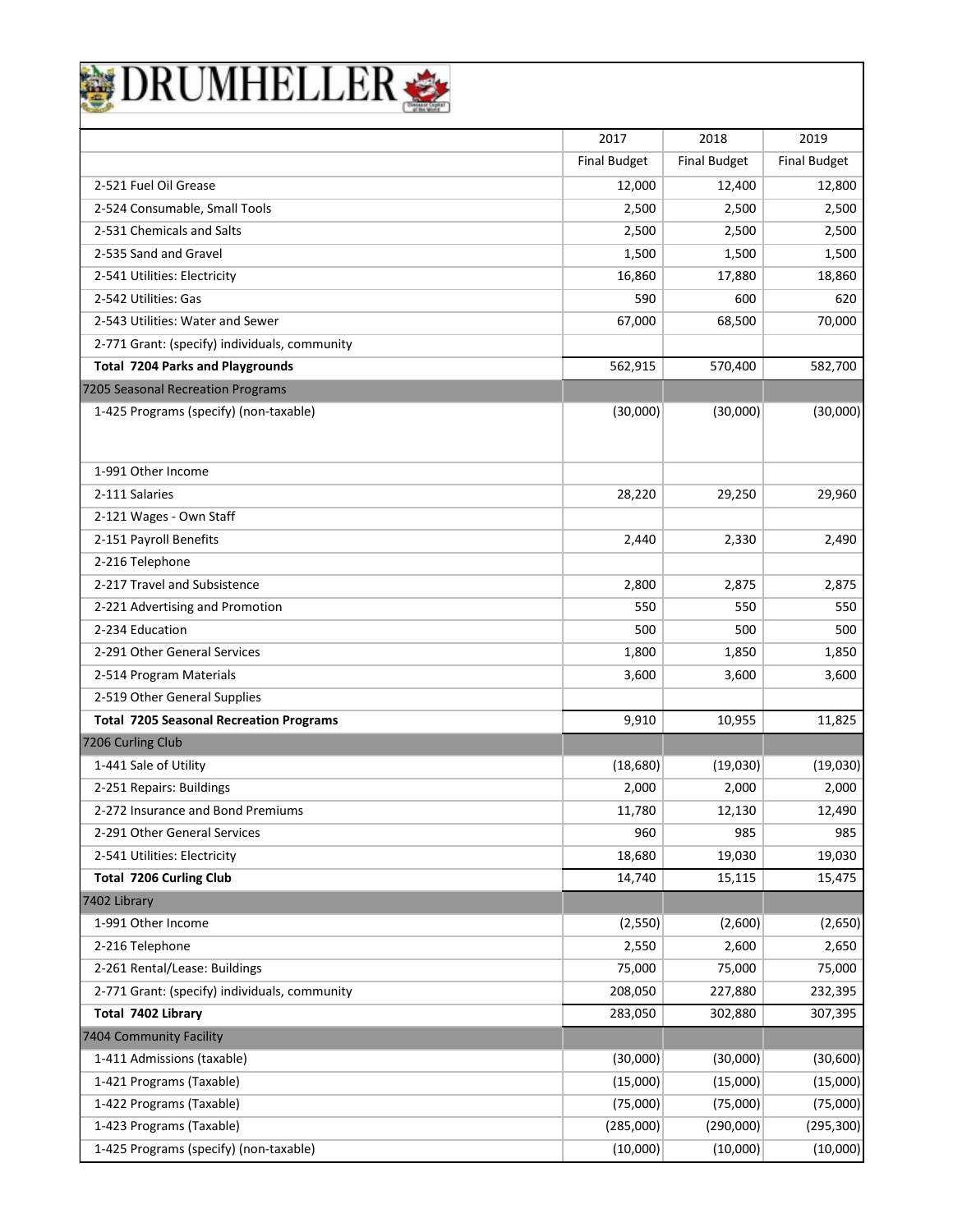|                                               | 2017                | 2018                | 2019                |
|-----------------------------------------------|---------------------|---------------------|---------------------|
|                                               | <b>Final Budget</b> | <b>Final Budget</b> | <b>Final Budget</b> |
| 1-433 Advertising                             | (10,000)            | (10,000)            | (10,000)            |
| 1-442 Sale of Materials                       | (1,000)             | (1,000)             | (1,000)             |
| 1-444 Concession Sales                        | (1,000)             | (1, 100)            | (1, 100)            |
| 1-564 Rental: Buildings                       | (120,000)           | (120,000)           | (120,000)           |
| 1-569 Rental: Other                           | (5,000)             | (5,000)             | (5,000)             |
| 1-991 Other Income                            | (20,000)            |                     |                     |
| 2-111 Salaries                                | 588,490             | 605,830             | 617,740             |
| 2-121 Wages - Own Staff                       |                     |                     |                     |
| 2-151 Payroll Benefits                        | 115,950             | 115,550             | 121,080             |
| 2-152 Wellness Program                        | 2,000               | 2,000               | 2,000               |
| 2-212 Communication System                    |                     |                     |                     |
| 2-214 Conventions/Registrations               | 2,200               | 2,200               | 2,200               |
| 2-216 Telephone                               | 8,000               | 8,155               | 8,315               |
| 2-217 Travel and Subsistence                  | 5,300               | 5,300               | 5,300               |
| 2-221 Advertising and Promotion               | 30,000              | 31,000              | 31,000              |
| 2-222 Municipal Membership Fees               | 820                 | 825                 | 825                 |
| 2-223 Printing and Binding                    | 1,000               | 1,000               | 1,000               |
| 2-227 Software and Upgrades                   | 21,935              | 21,935              | 21,935              |
| 2-234 Education                               | 4,300               | 4,300               | 4,300               |
| 2-239 Other Professional                      |                     |                     |                     |
| 2-241 Janitorial Services                     | 106,085             | 106,215             | 109,500             |
| 2-251 Repairs: Buildings                      | 30,000              | 30,000              | 30,000              |
| 2-252 Repairs: Equipment                      | 16,000              | 16,500              | 17,000              |
| 2-253 Repairs: Other                          | 33,500              | 33,600              | 33,600              |
| 2-254 Repairs: Structures                     | 10,000              | 10,000              | 10,000              |
| 2-272 Insurance and Bond Premiums             | 30,900              | 31,830              | 32,780              |
| 2-291 Other General Services                  | 50,223              | 52,035              | 52,035              |
| 2-295 Project: (specify)                      | 8,700               | 8,700               | 8,700               |
| 2-296 Project: (specify)                      |                     |                     |                     |
| 2-511 Safety Materials, Clothing & Shoes      | 4,100               | 4,100               | 4,100               |
| 2-512 Goods for Re-Sale                       | 950                 | 950                 | 950                 |
| 2-513 Goods for Re-Sale: Concession           | 950                 | 950                 | 950                 |
| 2-514 Program Materials                       | 5,500               | 5,500               | 5,500               |
| 2-515 Stationery, Office Supplies             | 8,000               | 8,000               | 8,000               |
| 2-518 Janitorial Supplies                     | 10,160              | 10,350              | 10,350              |
| 2-519 Other General Supplies                  | 29,250              | 29,250              | 29,250              |
| 2-524 Consumable, Small Tools                 | 2,000               | 2,000               | 2,000               |
| 2-531 Chemicals and Salts                     | 3,500               | 3,500               | 3,500               |
| 2-541 Utilities: Electricity                  | 109,010             | 121,560             | 122,870             |
| 2-542 Utilities: Gas                          | 29,600              | 29,390              | 29,690              |
| 2-543 Utilities: Water and Sewer              | 5,200               | 5,400               | 5,600               |
| 2-765 VADIM CONVERTED                         | 20,000              |                     |                     |
| 2-771 Grant: (specify) individuals, community | 5,000               | 5,000               | 5,000               |